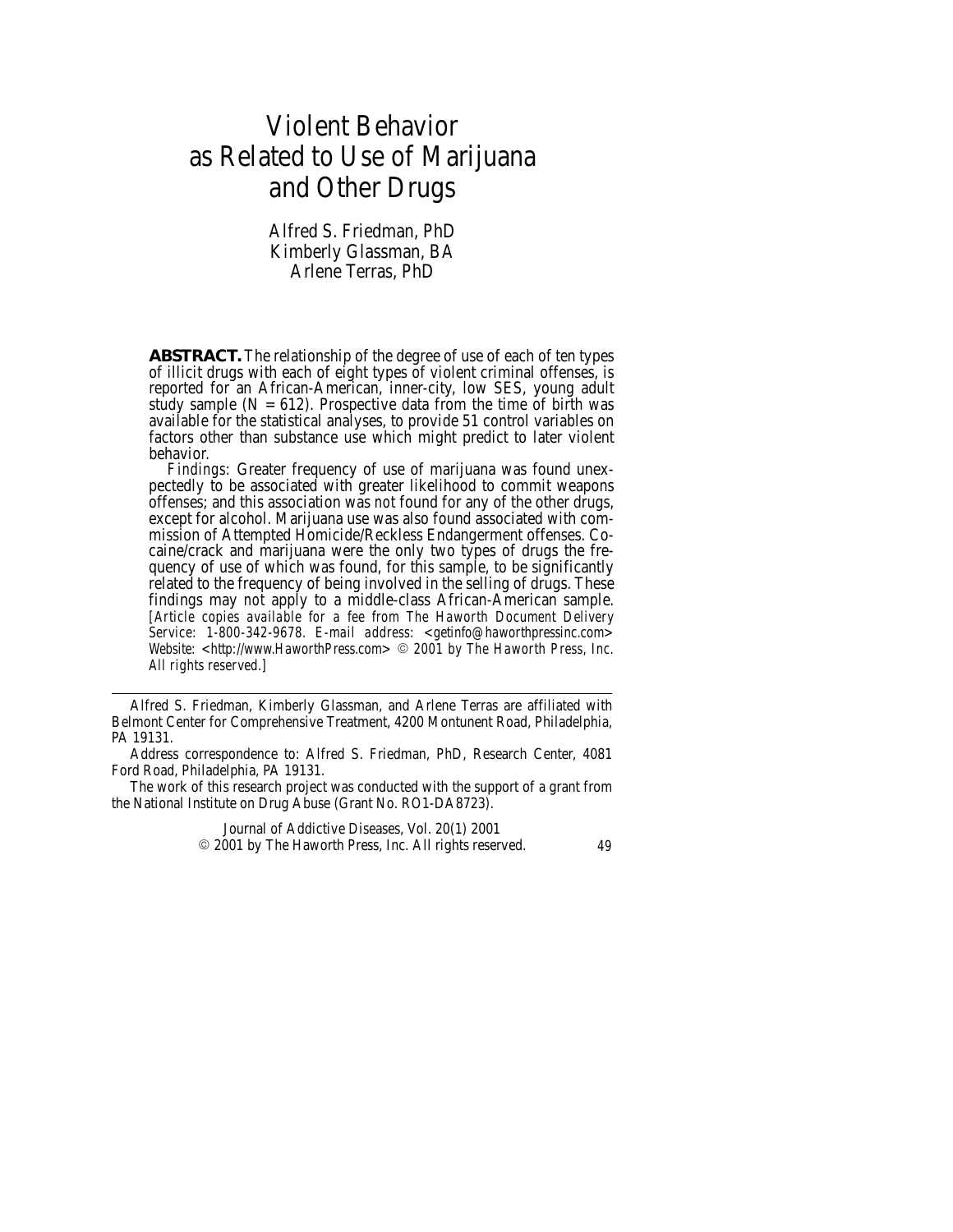## **KEYWORDS.** Violence, marijuana use

## *INTRODUCTION*

This is a report on the degree to which those individuals who have used each of nine types of illicit drugs, or alcohol, up to age 24, engage in violent behavior during the ensuing 2 1/2 year period. This report also has a more central focus on the relationship of marijuana use to drug selling and to violent behavior, in an inner-city community African-American young adult population.

*The Relevant Research Literature*. The National Institutes of Justice in 1993 endorsed the conclusion of the Federal General Accounting Office, that research on the interrelationship of individual, familial and situational risk factors in alcohol and drug abuse may be especially important in understanding and preventing violence and criminal behavior. According to the SAMHSA 1998 Statistics Source Book,<sup>1</sup> 28% of the convicted jail inmates, in 1991, who were under the influence of some type of drug alone, or in combination with alcohol, at the time of their current offense, had committed a violent type of offense (either homicide, sexual assault, robbery, and assault).

A NIDA Research Monograph by De La Rosa et al.<sup>2</sup> summarized the relevant research dating from the late 1960's, as: ''. . . the primary substance implicated in violent crimes has been alcohol, far more often than illicit drugs. Alcohol abuse and violence are endemic to America's culture, dating back to the days of prohibition.'' The research findings that were reported in this NIDA monograph from the 1970's and 1980's indicated that, although certain types of illicit drugs, e.g., stimulants, hallucinogens, may be associated with violent behavior, most psychopharmacologically induced violent crimes continued to involve alcohol. In the mid- to late 1980s, reports of increased violence from crack use and distribution networks among inner-city minority communities made it urgent to develop strategies for intervention and control.

Goldstein<sup>3</sup> developed a conceptual framework to explain complexities between violence and drugs, as follows: ''. . . The psychopharmacologic dimension refers to effects of substances on behavior, as when consumers become irrational, excited, agitated, or unable to control their anger and violent impulses. The economic compulsive dimension refers to violent crime committed to obtain money or other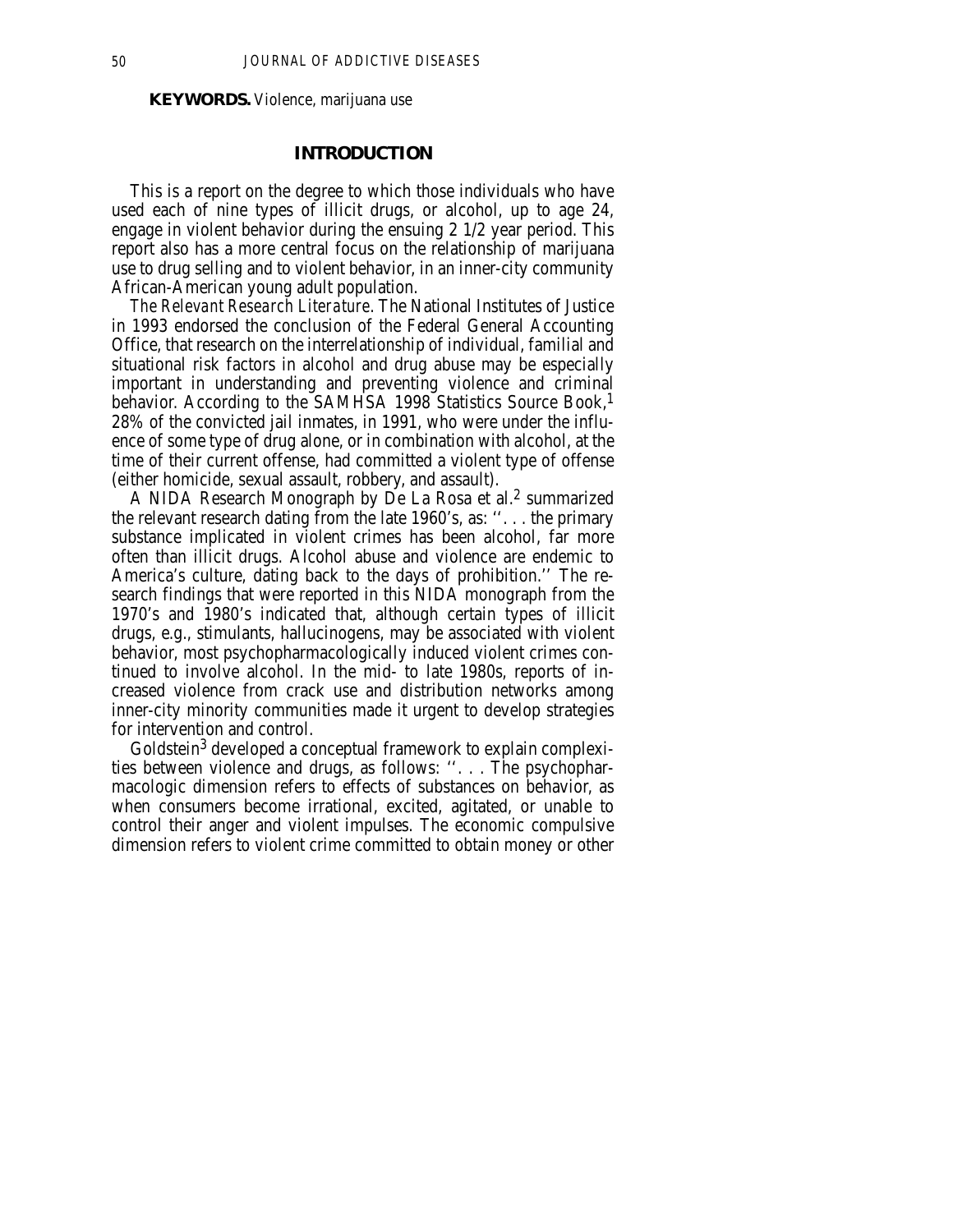forms of currency to purchase drugs for personal use. The systemic dimension addressed violence intrinsic to the lifestyles and business methods of drug distributors and traffickers.''

Based on a review of findings from earlier studies, 4-7 Abram and Teplin<sup>8</sup> concluded somewhat similarly to the conceptualization by Goldstein<sup>2</sup> quoted above, as "... Violence is determined by an interplay of factors: the emotional states and motivations of the suspects and victims, pharmacologic influences, the financial demands of sustaining a habit, and the systemic context, i.e., the inherent danger of illegal drug distribution.'' A drug-induced pharmacological effect leading to intoxication and impairment of cognitive abilities and confusion can also result in violent behavior, according to Pernanen.<sup>9</sup>

From a review of the relevant research literature published up to 1997, the author of this paper, Friedman<sup>10</sup> concluded as follows:  $\cdot$ the preponderance of the research evidence supports the conclusion that the abuse of certain types of illicit drugs, separately from the abuse of alcohol, predisposes to subsequent violent behavior.''

There have been many studies over a long period of time, that reported that the use/abuse of alcohol is a significant factor in the tendency to act violently. These findings referred primarily to the more immediate effects, during the period when the individual was under the influence of alcohol. From a longitudinal study of alcoholism, McCord, <sup>11</sup> concluded as follows: ". . . Although alcoholism and criminality tended to co-occur, there was no evidence that alcoholic criminals tended to commit more crimes of a serious nature than did non-alcoholic criminals.'' Thus, it is possible that the degree of use of alcohol during an earlier period may not predict to violent behavior during a alcohol during an earlier period may not predict to violent behavior during a later period to any greater degree than does the past degree of use of certain types of drugs.

Dembo et al.<sup>12</sup> reported on the "systematic violence" and the "web of relations'' in the lives of their study group of adjudicated multi-ethnic male adolescents in Tampa, Fl, as ''. . . crimes against persons were significantly and directly related to engaging in drug sales, and crimes against persons were also found to be indirectly related to cocaine use, through drug sales.'' The relationship of cocaine/crack to violent crime has been reported by Inciardi<sup>13</sup> to be established more clearly for users of crack in inner-city areas than it has for those who are users of other forms of cocaine in the general population.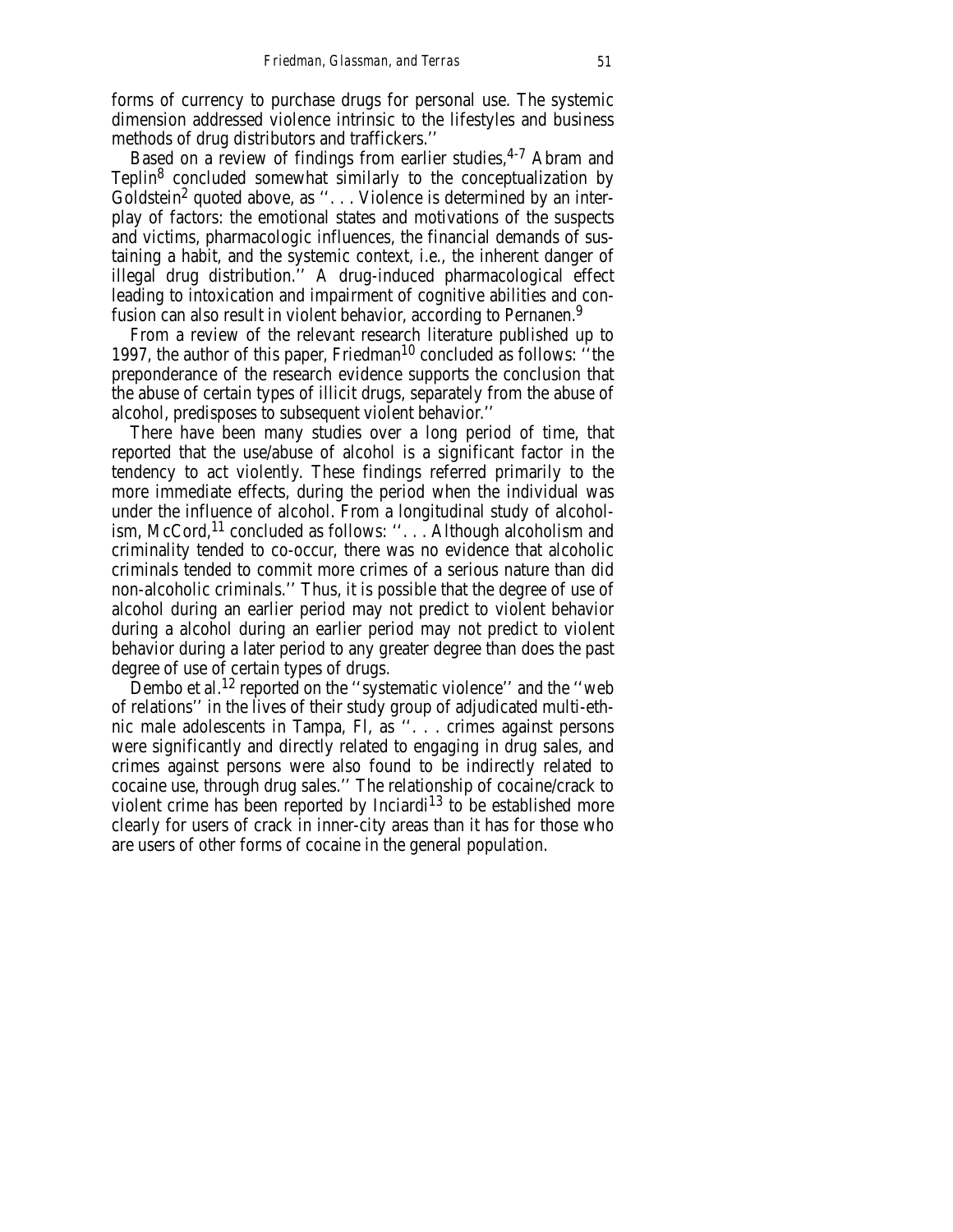Kaplan and Damphouse<sup>14</sup> reported that early drug use in the seventh grade (i.e., marijuana and narcotics) predicted later violent behaviors at age 26, when controlling for early violence. However, the adolescent drug use in that study was found to account for only one percent of the variance in young adult violence.

Drug use by persons with antisocial personality could reasonably be expected to increase any tendency to act violently. On the other hand, such drug use has also been postulated to be an attempt to assuage violent tendencies through self-medication.<sup>15,16</sup> To the extent that this might occur, it indicates that having violent tendencies can predispose to substance use/abuse, which is the converse of the relationship proposed for study in this paper. Accordingly, it is a potential confounding factor that should to be controlled for in the analyses performed for our study.

*Relevant Research Findings on African-American Samples*. Homicide in recent years has been the leading cause of death for young Black male adults, and the lifetime risk of death from homicide has been six times greater among black than white males.<sup>17</sup> The lifetime risk of death from homicide, during the 1980's, was one in 28 for Black men, six times as great as for White men.<sup>18</sup> Assaultive violence in the United States takes its greatest toll among minorities, and young men. Hammond and Yung<sup>19</sup> reported, based on a review of other research studies, that: (1) inner city Black youth are at 4 times greater risk of committing assaultive violence than White youth; (2) that Blacks have family-friend acquaintance homicide rates that are 6 times higher than Whites; and (3) that Hispanics have the highest homicide rates by gang-related violence.

Rosenberg and Fenley<sup>20</sup> concluded from their review of the relevant research literature, that it is difficult to disentangle the contribution of race from socio-economic status in explaining the high homicide rates among black men, but that several studies suggest that socioeconomic status is the more important determinant.

Staub,<sup>21</sup> in discussing the increase in youth violence in the United States, refers to difficult life conditions such as poverty and discrimination against minority groups, and to unfulfilled or frustrated basic needs. He also relates some of the violent behavior of African-American youth to the devaluation of the group, to the legacy from slavery and racism, and to a problem that these youth have in overcoming a confusion of identity, as they try to negotiate their lives in two differ-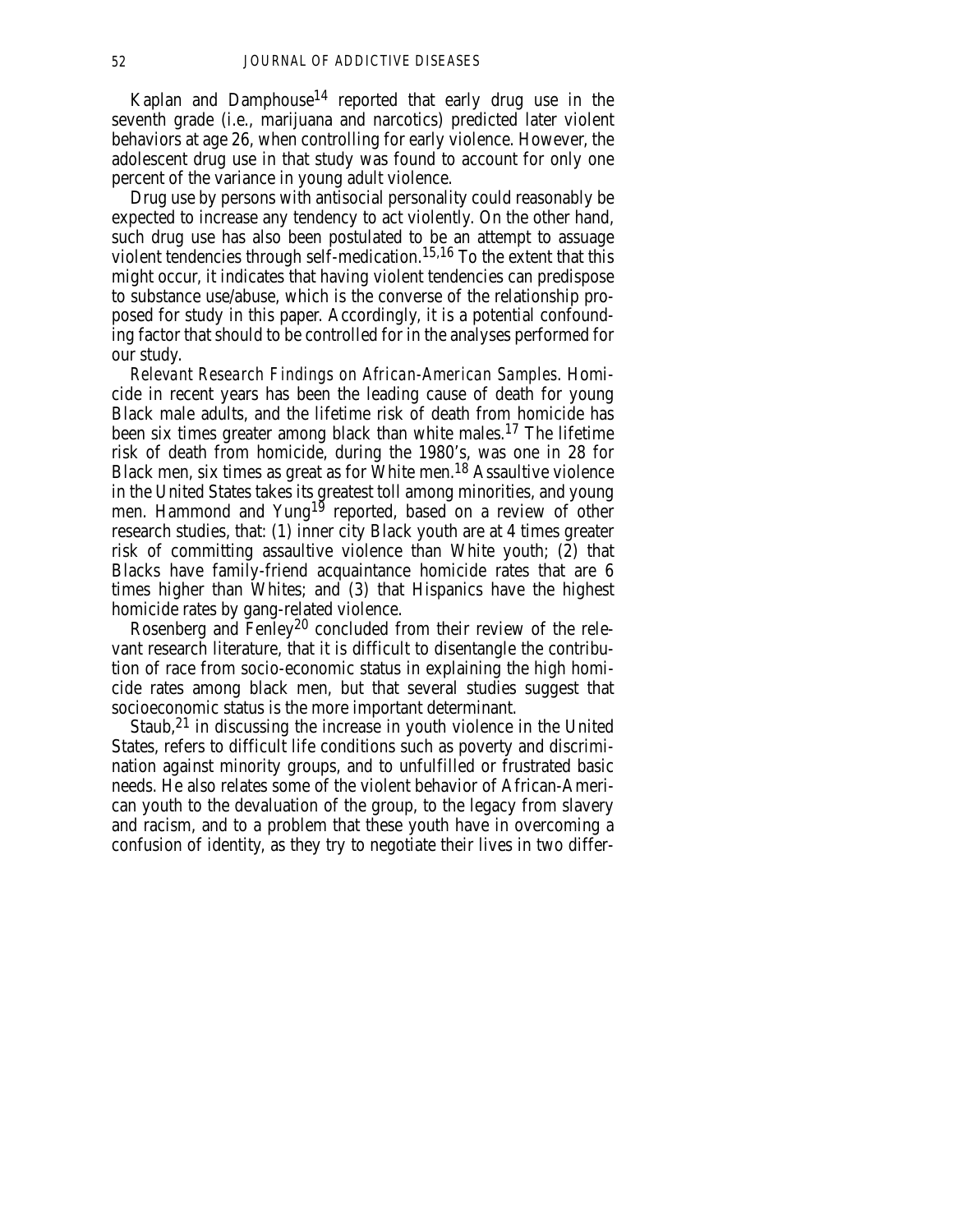ent cultures. The drug dealing and drug wars that occur in impoverished urban areas tend to involve some of the young African-Americans as well as adults, particularly those who have limited job opportunities. Kaplan and Damphouse<sup>14</sup> postulated that given an intra-psychic state of self-derogation, when it is ''. . . in combination with the influences of the experiences of economic deprivation and minority status, as these factors relate to drug abuse and antisocial and criminal behavior, and in the absence of conventional coping mechanisms and of related personal and social resources, and in the absence of conventional bonds, and in the socially disapproved circumstances that induce social rejection and consequent psychological distress'' . . . the individual then becomes more prone to engage in acquisative and violent behavior.

Anderson<sup>22</sup> in his assessment of the crisis situation in the jobless urban Black ghetto areas, where it is difficult for the young men to obtain jobs that would enable them to become family breadwinners, states: ''They father babies, but they don't follow through by caring for them if they are likely to be challenged-dissed-by the woman involved. This then can lead to abuse. . . . teenage pregnancy, drug abuse, drug dealing, violence and crime is far too common.''

In an earlier longitudinal study<sup>23</sup> of an African-American sample, the authors of this paper reported that the frequency of use of drugs, during lifetime up to age 24, was found to predict to the degree of violent behavior during the ensuing 2 1/2 year period, for both men and women.

A finding relevant to the new study being reported in this paper regarding the differences between race-ethnic groups, was as follows: that young black males, compared to non-black predominantly white young males, have a higher prevalence rate of use/abuse of crack and of involvement in violent behavior, and that these behaviors are influenced by the fact that a higher proportion of young black males are actively involved in dealing cocaine/crack in some inner-city poverty areas.<sup>13</sup>

*Description of the Study Sample (N = 612)*. The sample was 100% African-American, and was composed equally of males and females. Average age was 26.23 (S.D. = 1.52). Seventy-three percent of the sample had a high school diploma and 75% were single. A variety of living arrangements were reported: (I) living with their parents (25%); (2) living with their children and their parents (14%); (3) living with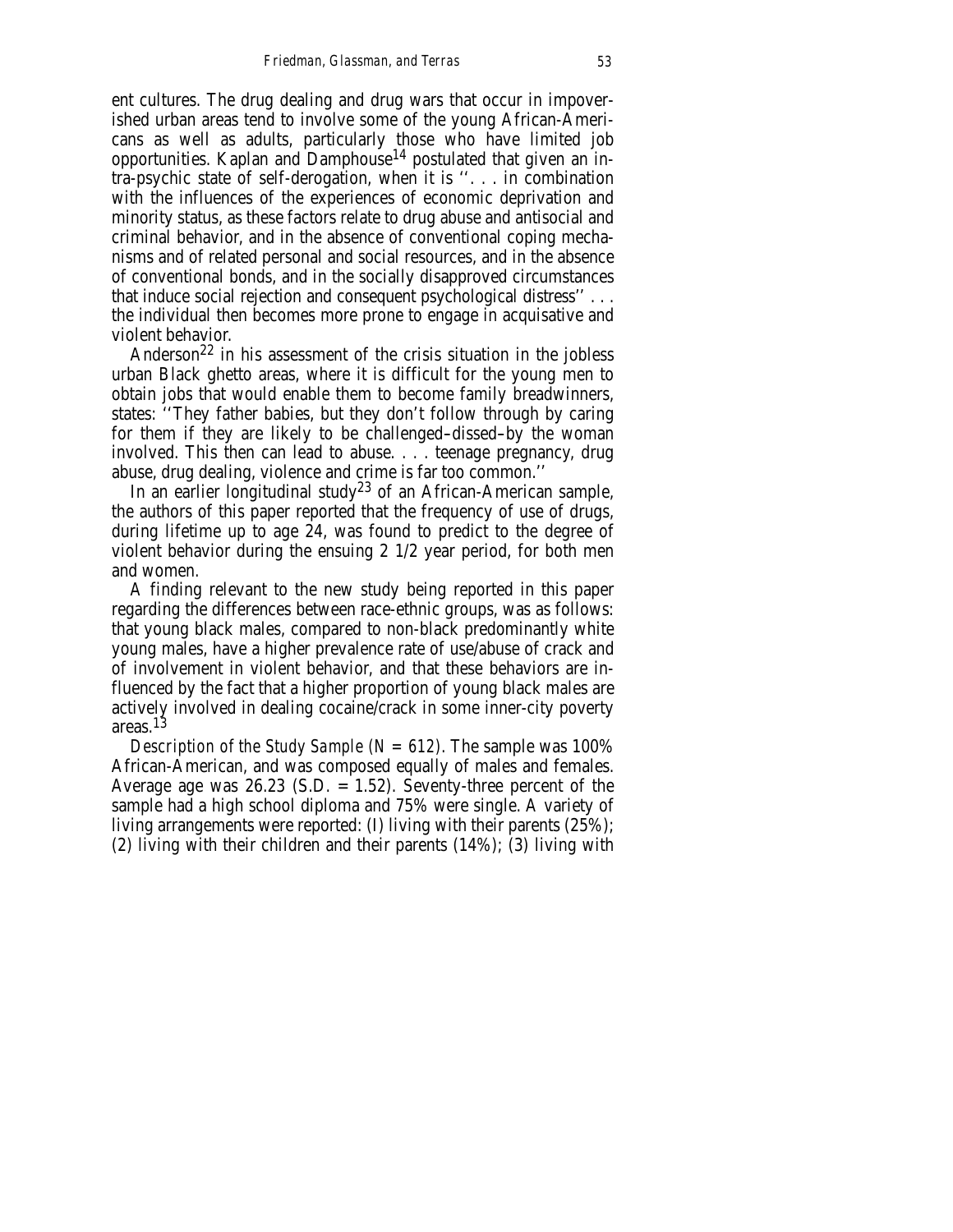their children and a partner (24%). More males than females (35% to 15%) reported that they were living with their parents and without any of their children. Fifty-eight percent of the sample reported having worked full-time for the three month period prior to assessment. Average income was reported as \$14,103; \$17,051 for the males and \$11,196 for the females, which was close to the federal income guidelines for poverty status (see Table 1).

## *METHODS*

The longitudinal study reported here utilized prospective data that was available on the behavior and life conditions during childhood, of a sample of inner-city, low SES African-American community subjects, in order to develop control variables for use in statistical analyses constructed for this study. The childhood data file had originally been developed by the National Collaborative Perinatal Project (NCPP), in a study which was initiated in thirteen cities in the late 1950's by the National Institute of Neurological and Communicative Disorders and Stroke (NINCDS). When the low income mothers of the NCPP subjects had been pregnant, they had come to the hospital emergency room for maternity services and delivery. Comprehensive systematic early life information was developed on those subjects born from 1959 to 1966, who were studied from birth to seven years of age. For each mother-child pair, information was collected in the areas of obstetrics, neuropsychology, neurology, psychology, pediatrics, overall family history and the history of the health of the family members. Some of the psychological tests administered at 7 years of age included: WISC, RAT, Bender-Gestalt, Goodenough Human Figure Drawing tests, and the Illinois Test of Psycholinguistic Abilities, 7-Year psychologist's behavior rating scale, and a speech, language and hearing examination. In all, there were more than 400 variables in the data file.

The sample for this study ( $N = 612$ ) was developed by the following procedures: From the total of 8,000 in the Philadelphia NCPP sample, 640 were retrieved initially for study at average age 24. The retrieval rate was 89% of all of those that had been randomly selected. Two and one-half years later, at  ${\rm T}_2$ , 380 of the original 640 were re-retrieved for this study. This subsample represented nearly all of those in the original sample who had used any drugs or alcohol. In addition, 232 new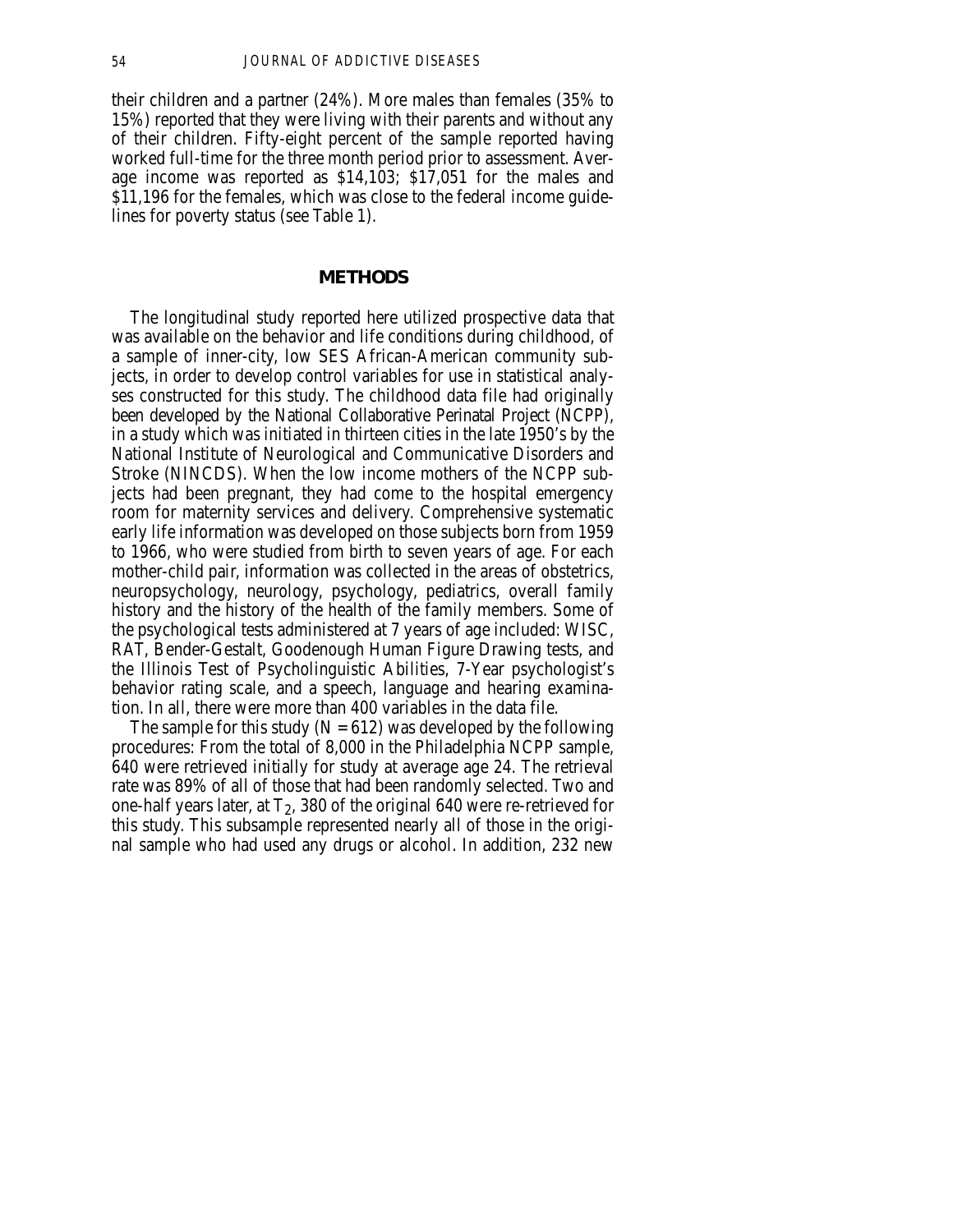| Demographic Feature               | Males ( $N = 306$ ) | $F$ emales (N = 306) | Total ( $N = 612$ ) |
|-----------------------------------|---------------------|----------------------|---------------------|
| Race:                             |                     |                      |                     |
| African-American                  | 100%                | 100                  | 100                 |
| Education:                        |                     |                      |                     |
| High School Diploma               | 70.5                | 74.8                 | 72.7                |
| <b>GED</b>                        | 9.8                 | 9.5                  | 9.6                 |
| <b>Marital Status:</b>            |                     |                      |                     |
| Single                            | 78.0                | 72.2                 | 75.2                |
| <b>Divorced</b>                   | 2.3                 | 2.9                  | 2.6                 |
| Married                           | 15.4                | 19.3                 | 17.3                |
| <b>Living Arrangements:</b>       |                     |                      |                     |
| With parent, child and/or partner | 3.9                 | 23.5                 | 13.7                |
| With partner and children         | 25.6                | 22.5                 | 24.0                |
| With children only                | 0.3                 | 21.6                 | 11.1                |
| With parents                      | 34.8                | 14.7                 | 24.7                |
| With partner only                 | 11.8                | 6.9                  | 9.3                 |
| Alone                             | 11.5                | 5.9                  | 8.7                 |
| Other                             | 12.1                | 4.9                  | 8.5                 |
| Number of Months Employed:*       |                     |                      |                     |
| 0 (None)                          | 23.3                | 44.1                 | 33.9                |
| 1 month                           | 4.3                 | 2.3                  | 3.6                 |
| 2 months                          | 6.2                 | 2.9                  | 4.3                 |
| 3 months                          | 66.2                | 50.7                 | 58.3                |
| Legal Annual Earned Income: (\$)  | \$17,051            | \$11,196             | \$14,103            |
| Age: [mean] (S.D.)                | 26.14 (1.48)        | 26.32 (1.56)         | 26.23 (1.52)        |

#### TABLE 1. Demographic and Background Variables

\*Number of months worked full-time in preceding three-month period.

subjects, who were determined by correspondence and telephone interviews to have been involved in some drug or alcohol use, were recruited for this study. The 380 re-retrieved from  $T_1$ , plus the new subsample of 232, together constitute the sample of 612 for this study, all of whom were assessed at  $T_2$ , at average age 26 1/2: (380 + 232 = 612).

Thus, the sample for this study was not strictly representative of an inner-city, low SES, African-American community. It is, rather,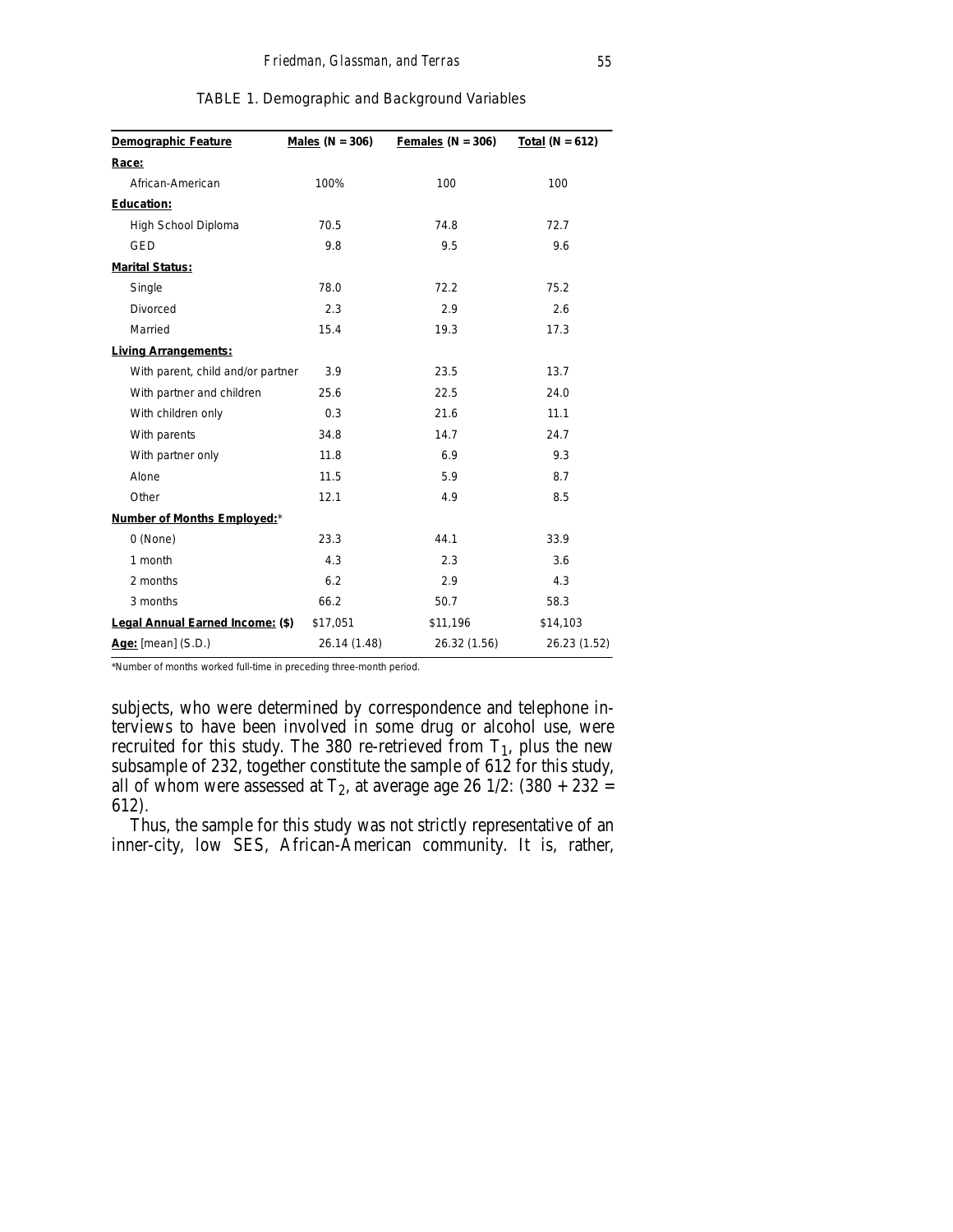roughly representative of that part of such a community that had been involved in the use of drugs.

Table 2 shows the percentages, separately for the male subsample and for the female subsample, that had used each of ten types of substances at least five (5) times during a single month. As can be seen, cocaine/crack was the third most frequently used type of substance, after alcohol and marijuana. A direct comparison of the prevalence rates with those reported by the National Household Survey (NHSDA) is not feasible since our sample is only up to age 26  $1/\gamma$ , while the national sample includes all adults. Nevertheless, the following comparisons suggest that this study sample was probably involved in substance use to a degree greater than the national average: The prevalence rate for alcohol use in 1996 reported by the National Household Survey (NHSDA) was 74%; and is 93.3% for our study sample. Similarly, the prevalence rate reported for marijuana use in the national sample was 37%, compared to 73% in our sample (see Table 3).

Excluded from our study were subjects: (1) Whose full-scale I.Q. score on the WISC, at 7 years of age, was less than 70; (2) subjects who had manifested evidence of fetal alcohol syndrome (FAS), prenatal or post-natal growth retardation, central nervous system involve-

|                               |      | <b>Used 5 Times Within</b><br>a Single Month (%) | Number of Months of<br>Regular Use <sup>*</sup> (%) |        |
|-------------------------------|------|--------------------------------------------------|-----------------------------------------------------|--------|
| Substance                     | Male | Female                                           | Male                                                | Female |
| Alcohol                       | 86.2 | 69.0                                             | 81.8                                                | 42.4   |
| Marijuana                     | 66.2 | 48.4                                             | 53.5                                                | 34.0   |
| Amphetamines                  | 8.5  | 8.8                                              | 2.8                                                 | 1.3    |
| <b>Barbiturates</b>           | 7.9  | 2.9                                              | 2.3                                                 | 0.8    |
| Tranguilizers                 | 14.1 | 9.2                                              | 4.1                                                 | 2.1    |
| Cocaine/Crack                 | 37.4 | 22.2                                             | 15.7                                                | 7.2    |
| Heroin                        | 1.3  | 0.0                                              | 0.5                                                 | 0.0    |
| <b>Other Opiates</b>          | 8.5  | 3.3                                              | 2.3                                                 | 1.9    |
| PCP/Hallucinogens             | 6.2  | 0.7                                              | 0.9                                                 | 0.1    |
| <b>Non-Prescription Drugs</b> | 1.0  | 1.6                                              | 0.1                                                 | 0.1    |

TABLE 2. Prevalence Rates of Lifetime Use, to Age 26, for Each of Ten Substances, by Gender ( $N = 306$  for Males and  $N = 306$  for Females)

\*"Regular Use" is defined as use on at least two days during a one-week period.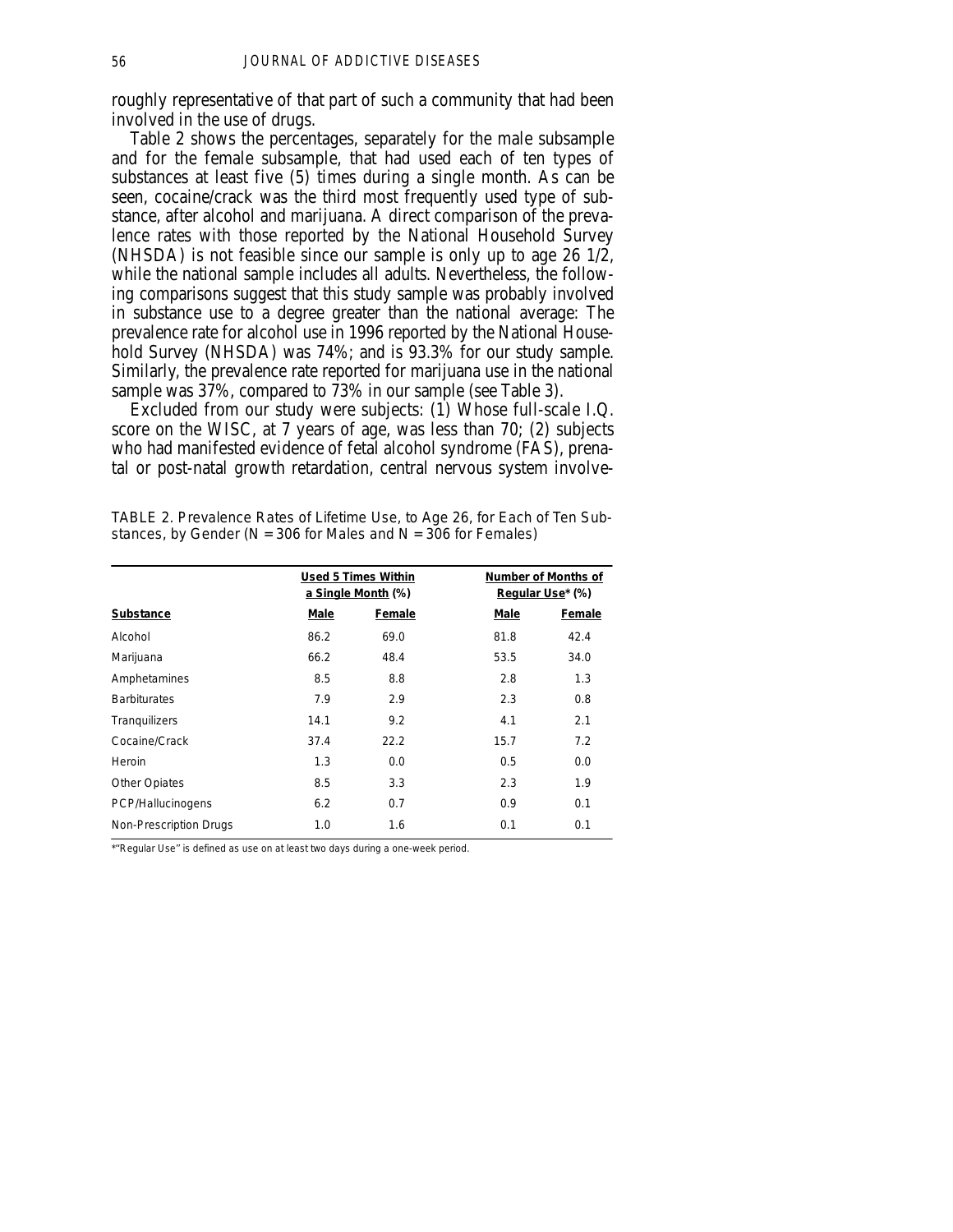TABLE 3. Drug Prevalence Rates for the Sample  $(N = 612)$  Compared to Prevalence Rate from the 1996 National Household Survey Percentage Reporting Each Type of Drug, Lifetime, by Race/Ethnicity **The Black Study**

| Drug                               | U.S. White | U.S. Black | <u>The Black Study</u><br>Sample $(N = 612)$ |
|------------------------------------|------------|------------|----------------------------------------------|
| Marijuana                          | 39.0       | 37.0       | 72.7                                         |
| Cocaine/Crack                      | 14.0       | 13.0       | 41.7                                         |
| <b>Inhalants</b>                   | 7.0        | 2.0        | 1.0                                          |
| <b>PCP/Hallucinogens</b>           | 14.0       | 6.0        | 7.2                                          |
| Heroin                             | 1.2        | 1.4        | 1.1                                          |
| <b>Other Opiates</b>               | -          | -          | 9.0                                          |
| <b>Stimulants</b>                  | 0.4        | 0.2        | 11.9                                         |
| Sedatives/Tranquilizers/Analgesics | 2.0        | 1.3        | 20.0                                         |
| Alcohol                            | 87.0       | 74.0       | 93.3                                         |

ment, an active psychotic state, or evidence of an organic brain syndrome. Since 89 percent of the total original Philadelphia sample ( $\breve{N}$  = 8,000) were African-Americans, only African-American subjects were included in this study.

*The Predictor Variables*, which were measures of the degree of use of each of nine types of drugs and alcohol, were developed by administering *The P.P.C. Drug Use Inventory*. This is an instrument developed by the authors to collect information regarding the frequency of drug use and the duration of ''regular'' drug use of various types of drugs. ''Regular'' use was defined as use at least 2 days per week.

The scores for use of each type of drug (to be entered as the key predictor variable in each of the analyses to be performed), was the product of the number of months of ''regular'' use of the drug, times the average frequency of use of the drug. The code for scoring frequency of use was the following nine-point scale: no use during the month = 1; once per month = 2; once every 2-3 weeks = 3; once per week = 4; 2-3 times per week = 5; 4-6 times per week = 6; once a day = 7; twice a day = 8; three or more times per  $day = 9$ .

*Control Variables*. In constructing an analysis for determining the degree to which substance use influences individuals to act violently, it is indicated to control for as many as possible of the factors other than substance use that might predispose persons to act violently. That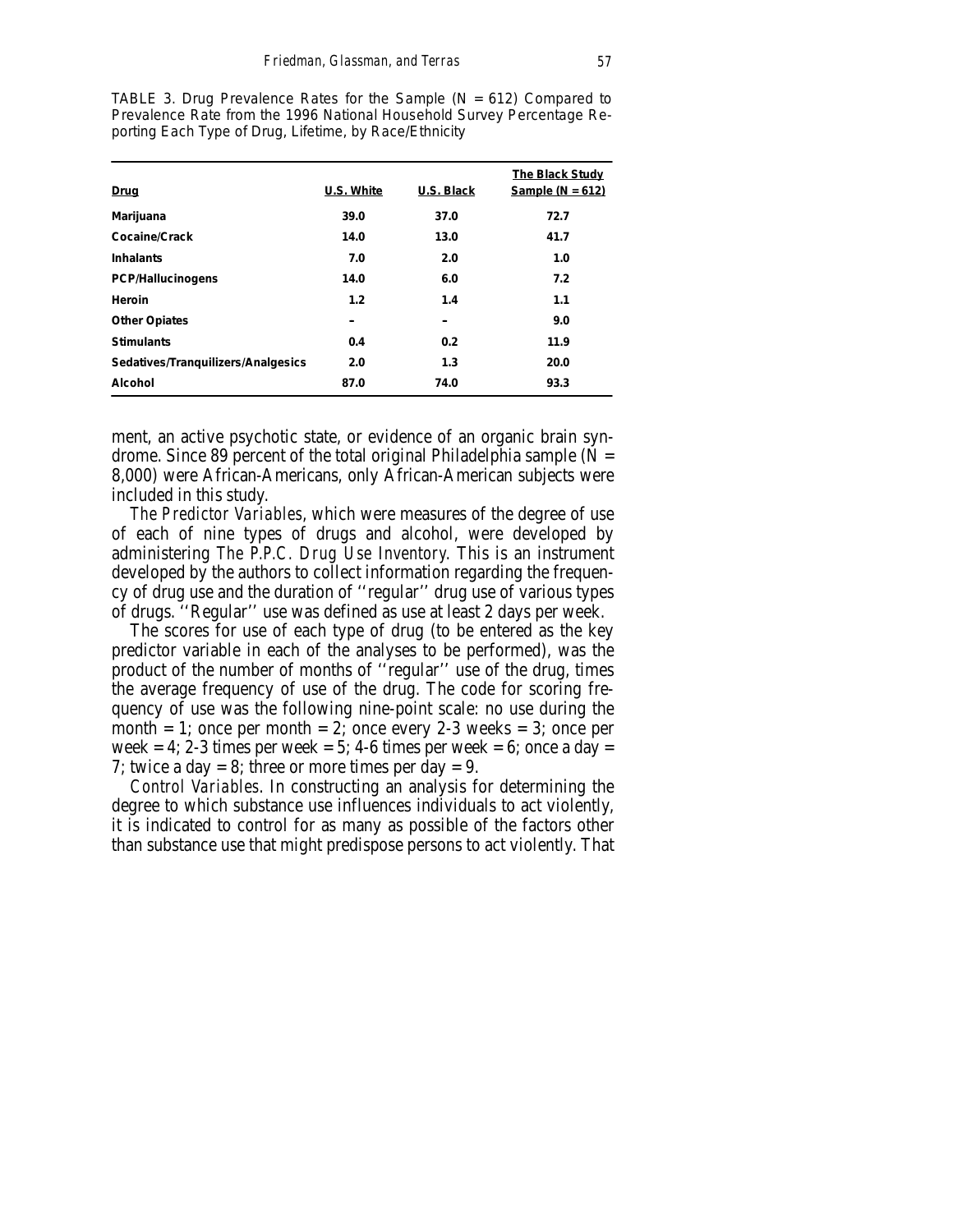would include many different characteristics of the individual and many life conditions; and it is unlikely that any one study could fully accomplish this goal. While it is clear that this longitudinal study will fall short of the optimum goal, the substantial list of control variables detailed below suggests that our analyses should produce an estimate that is not grossly exaggerated, of the relationship of the use of illicit drugs or alcohol, to subsequent violent behavior.

Twelve of these NCPP early child variables were found to be significantly correlated with the score for violent behavior up to age 26 1/2, the dependent variable, and were therefore considered as potentially etiological for later violent behavior. These 12 variables were accordingly entered into each of the nine partial correlation analyses that were performed, as a block of control variables. These NCPP childhood variables that were found to be significantly associated with, and thus to predict to illegal violent behavior in adulthood, were: Clinging to mother, in infancy; intense social over-reaction, in infancy; poor gross motor development, in infancy; lower intelligence, at age 4; some rigidity, at age 4; higher than usual amount of activity and restlessness, at age 7; resistive to demands or directions, at age 7; shows little concern on separation from mother, at age 7; spends more than average time on tasks at age 7; abnormal behavior, at age 7; higher number of children in the home at age 7; and having higher number of sisters.

*Academic Performance, School Behavior and Adjustment as Control Variables*. The prospective data that has been made available from school records of the Philadelphia School District includes: (1) California Achievement Test scores measuring ten basic academic skills such as reading, math, language, etc., in the 8th grade (at 13-14 years of age); (2) Behavior and adjustment in high school up to 16 years of age, which includes the numbers of suspensions, expulsions, etc.; and (3) The School District ''Drop Code'' score, indicating whether the subject had dropped out of high school.

*Additional Control Variables Were Derived from the Administration of the Following Instruments:* The *''Whether It's Wrong'' Scale* is a 20-item scale adopted from the ''Attitudes Towards Deviance'' Scale of Jessor and Jessor.<sup>24</sup> The subject responds to each item by rating on a 10-point scale, presented with anchor points such as ''No, not wrong,'' ''A little bit wrong,'' and ''Very wrong.'' (The participant is instructed to respond according to the attitudes he/she held at 12 years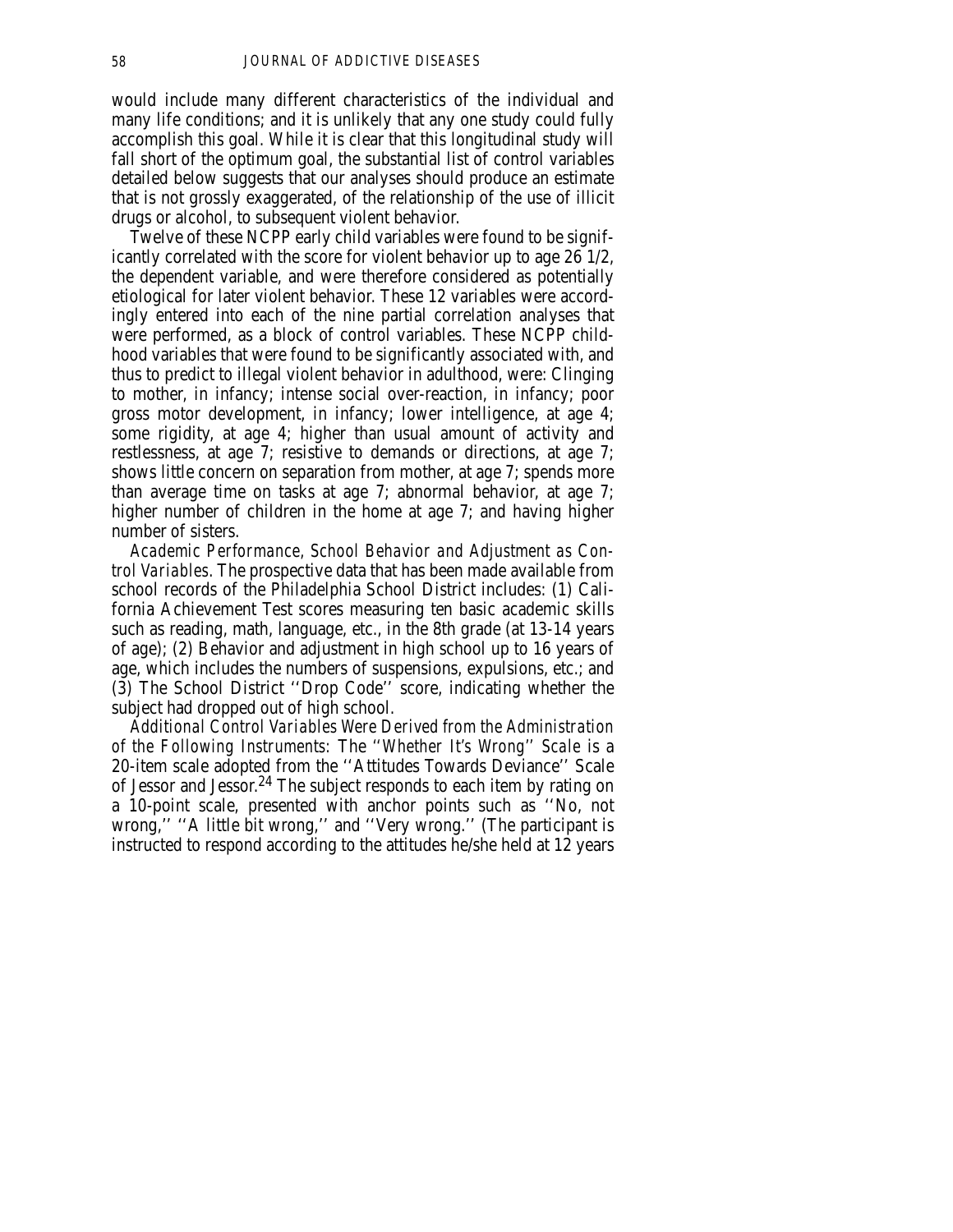of age.) The scale includes such items as: ''To cheat on tests''; ''To swear or curse''; ''To cut school''; ''To take things that don't belong to you,'' etc. These measures of deviant attitudes were used as control variables since such deviant attitudes may have preceded the initiating of substance use.

*The Instrument for Measuring ''Conduct Disorder'' Was the ''HK/ MBD Checklist,"* developed by Tarter et al.<sup>25</sup> This 13 item checklist yields a continuous measure and total score for behaviors that have been considered to be indicative of hyperactive, impulsive and aggressive behavior in children and adolescents. The subject reports retrospectively on his behavior and attitudes as they were at age 12. Alterman and McLellan<sup>26</sup> reported "high test-retest reliability and a significant correlation (+0.47) between the patient's retrospective selfreport and first degree relatives' retrospective ratings of the patient on the same questionnaire.''

*Antisocial Personality (ASP)*. Since anti-social types of behavior are clearly relevant as possible risk factors for substance abuse as well as for tendencies to act violently, it was indicated to control for this type of behavior in our analyses. The items of the Diagnostic Interview Schedule (DIS) that were developed for establishing an ASP diagnosis, based on DSM criteria, were presented in a structured interview format.27 These items refer to whether certain antisocial, delinquent and socially deviant behaviors occurred (e.g., stealing, frequent fighting, fire setting, physical cruelty to animals, use of a weapon, forcing another into sexual activity, etc.). The author of this structured interview instrument reported that a concordance value of .73 that was found between lay interviewers' and psychiatrists' diagnoses for antisocial personality disorder, ''is excellent compared with those reported in the literature for the reliability of other instruments.'' (The author suggested that the ''concordance'' score, based on a test-retest design, had some implication for the reliability of the instrument.)

Our study participants were instructed to respond to the items according to the behavior that they engaged in through age IS. Thus, this variable was utilized as a partial control for the violent behavior that occurred before age 16, which in most instances was before the initiation of heavy use of drugs or alcohol.

There were nine control variables on family problems that occurred at the time the subjects were 16 years of age (e.g., mother had a drug or alcohol problem; father had a drug or alcohol problem; subject ran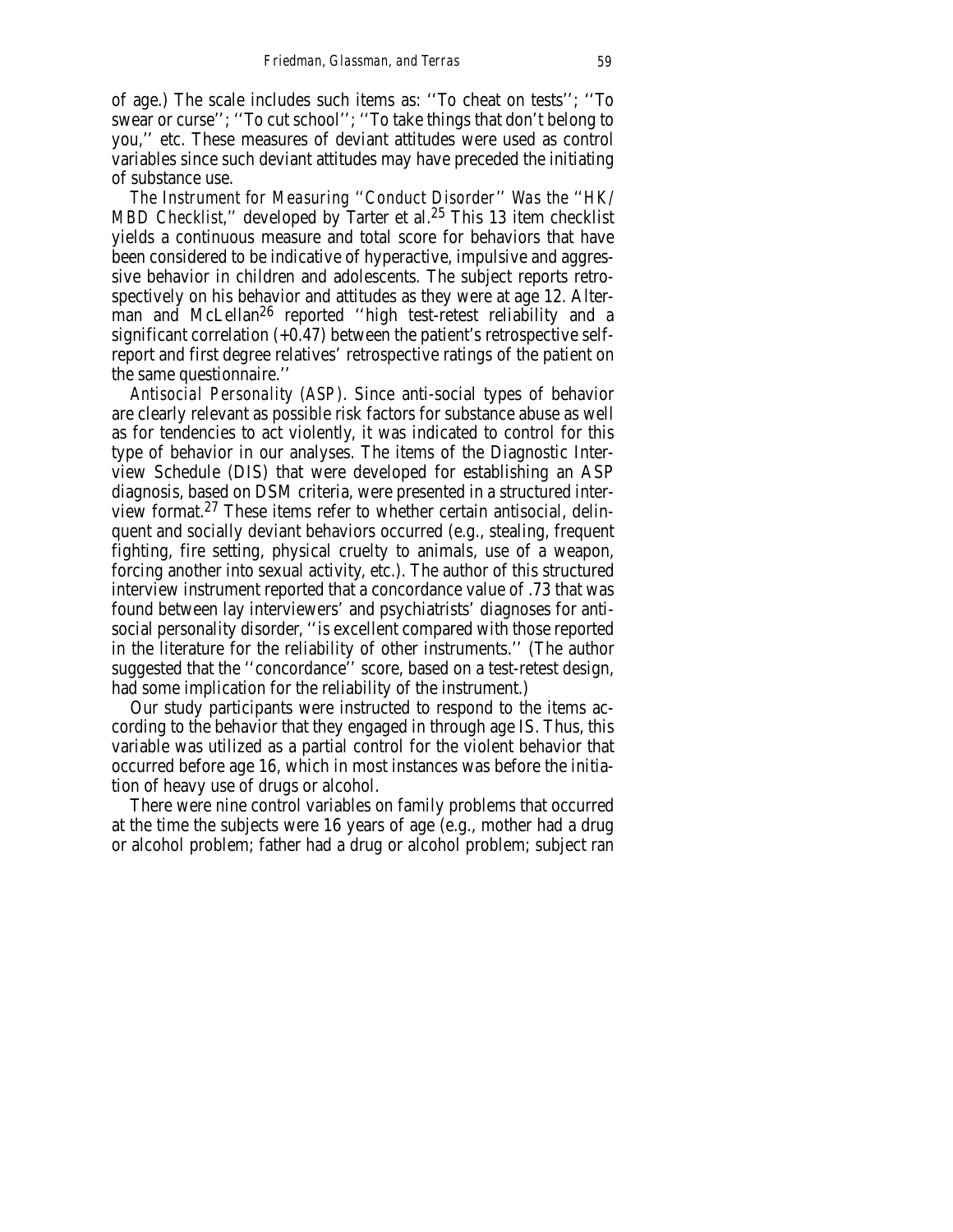away from home; subject lived in a foster home; mother related negatively to subject; subject behaved negatively toward family; parents fought physically; degree of family conflict; etc.). There were 16 control variables on the subjects' deviant and delinquent social behavior, and their relationships with delinquent peers, up to the time the subjects were 16 years of age (e.g., the number of times the subject was ''picked up'' by the police; the amount of time per week spent with peers ''partying,'' in bars, etc.; the number of ''best friends'' who were in trouble with the police; involvement in (''gang fighting,'' etc.). The three instruments described above (the WIW, the HK-MBD Checklist, and the DIS for the ASP), and the questionnaires on family problems and on social behavior-peer relationship problems, were administered at  $\mathrm{T}_2$ . The subjects were instructed to describe their behavior and their families' problems as they were when the subjects were either 12, or 15, or 16 years of age. Thus the  $\mathrm{T}_2$  assessment included both prospective and retrospective data.

Two variables were utilized to control for the subject's response set, as follows: The (MMPI) Lie Scale score (for measuring degree of denial and misrepresentation), and the short 15-item Crowne-Marlowe Social Desirability Scale score,<sup>28</sup> for positive response set and defensiveness. It was expected that some of the subjects would tend to deny, minimize, or simply misrepresent the degree of their substance use or other negative behavior. (These two instruments were administered twice, at  $T_1$  and  $T_2$  assessments.)

*Measures of Illegal and Violent Behavior* (Dependent outcome variables). Denno<sup>29</sup> found from an analysis of data collected from a subsample of NCPP subjects in Philadelphia, that the number of offenses is associated with total offense seriousness and is the best single indicator of offense behavior. We have found in earlier research studies on illegal behavior that subjects' self-reports tend to be more complete than police or court records. Accordingly, it was considered to be appropriate for this study to use the more readily available self-report of illegal offenses as the basis for deriving the measures of violent behavior.

*The Criminal Behavior Inventory* was administered twice, at the  $T_1$ assessment, and again at the  $T_2$  assessment. It is an instrument based on a structured interview for organizing and recording 20 types of illegal offenses that the subject reports that he/she committed, and the number of convictions for each type of offense. ''Possession'' offenses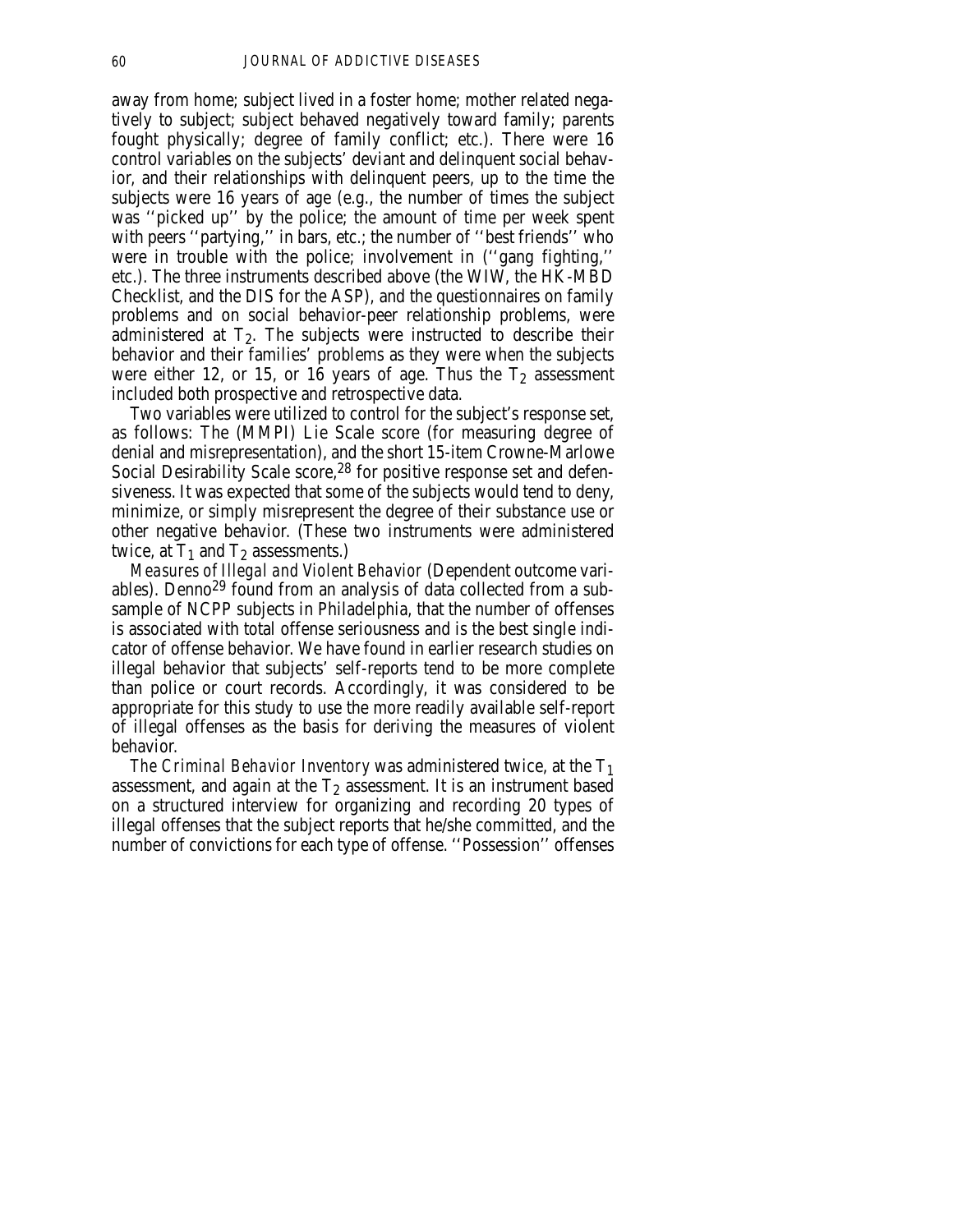(i.e., possession of alcohol, or illicit substances) were excluded from the offense list. ''Drug sales/trafficking'' offenses, on the other hand, were included. Ninety-two (92) of 306 males and 35 of 306 females reported that they had been engaged, at least one time, in selling drugs.

Two examples of the questions asked are: For *assault*, ''How many times in your lifetime did you get into a fight and either punch, hit, beat or injure someone when it wasn't only in self-defense?'' (Minor fights and assaults, such as school fights, ''shoving matches'' or incidents of accidental injury were not counted); For *recklessly endangering the life of another person, attempted homicide*, ''During any of the assaults or fights you had, did you ever hurt someone so seriously that he/she could have died or you expected that he/she might die, but did not--that is, he/she was severely hurt, injured, bleeding and needed to see a doctor or go to a hospital?''

Eight of the types of offenses included in the inventory are classified as violent criminal offenses: Assault and Battery, Gang (Drug War) Fighting, Robbery, Weapons Offense, Rape, Arson, Reckless Endangerment/Attempted Homicide, and Homicide/Manslaughter.30 In a simplified short method of scoring for seriousness of offenses, relative weights were assigned to each type of offense, based only on the legal name of the offense, and the disposition that was made for the offense. As a result of this study<sup>30</sup> it was determined, for example, that an offense of Homicide would be assigned a weight that was approximately five times greater than the weight assigned to an offense of Assault and Battery (a B weight of 1.34 vs. A B weight of .272). It was also found by these same investigators that, when the conviction and disposition information was suppressed and not made available to a group of raters, the ratings derived from the new shorter simplified procedure had a correlation of ''r'' = .82 with original ratings based on the more complete information (which included the legal names of offenses, and the convictions and dispositions). $30$ 

The formulas for deriving the total score, for violent offenses according to this method, was: 1 point was scored for each ''Assault'' and ''Gang fighting'' offense; 1 1/2 points for each ''Weapons'' offense; 2 points for each ''Robbery'' offense; 3 points for each ''Arson,'' ''Rape/Indecent Assault,'' and ''Reckless Endangerment'' offense; and 5 points for each ''Homicide/Manslaughter'' offense.

*The Statistical Data Analyses*. Nine partial correlation analyses were required to be constructed, one for predicting from the degree of use of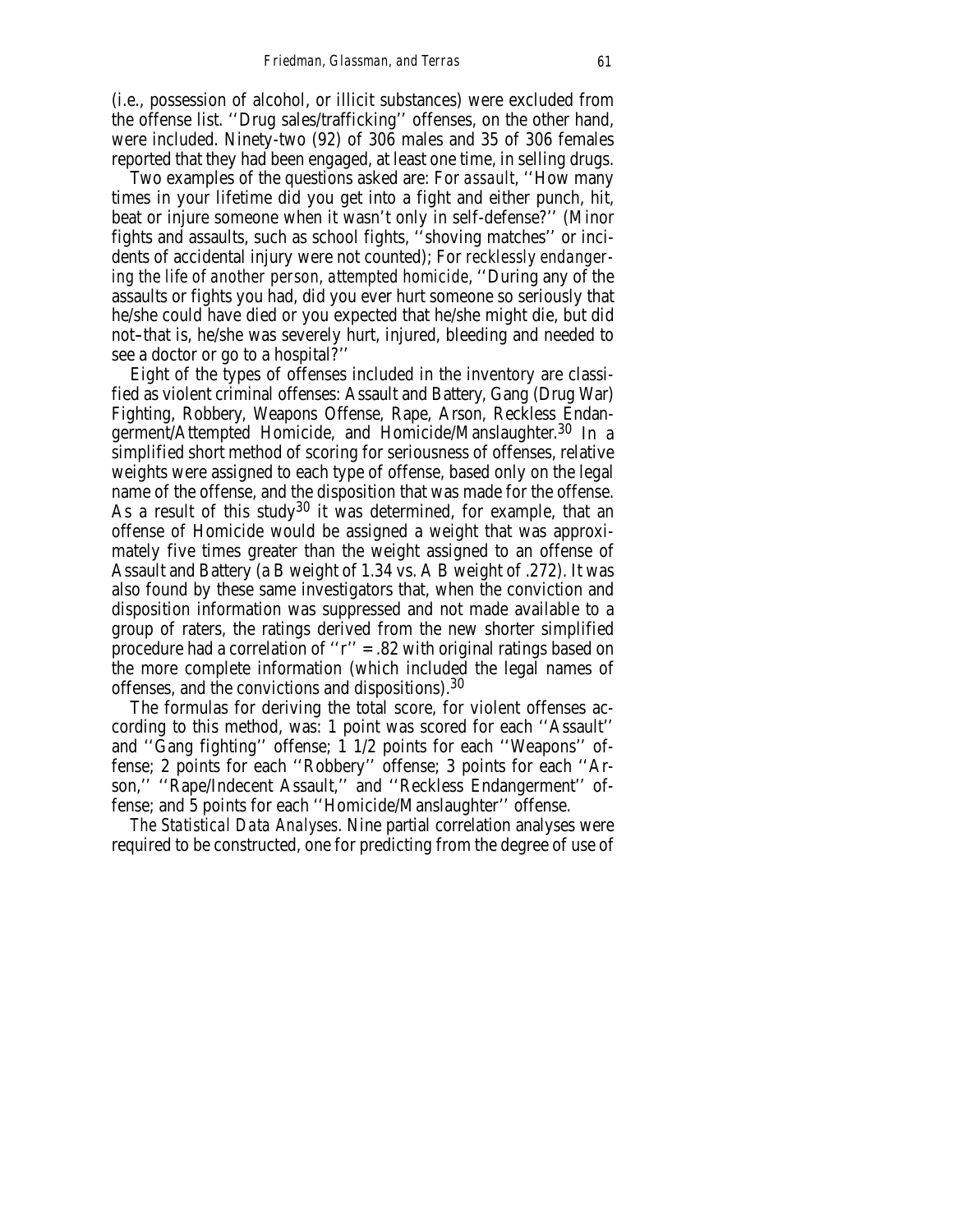each of nine different types of substances, while controlling at the same time for the degree of use of the eight other types of substances.

The control variables, or co-variates, that were entered into the analyses were for the purpose of eliminating, at least in part, the effects on violent behavior of those factors or influences common to both drug use and violent behavior. For example, for determining whether a greater degree of lifetime alcohol use, was significantly associated with involvement to a greater degree in the various types of violent behavior, the partial correlation analysis was constructed as follows: The score for the use of alcohol, lifetime, was the key independent predictor variable in this particular analysis. The eight dependent outcome variables were the scores for the number of times that each of the eight types of illegal violent offenses was committed, up to age 26 1/2. The blocks of control variables that were entered were: (1) the twelve scores for the NCPP childhood variables that had been found to predict significantly to the total score for violent behavior; (2) the four variables in school adjustment and performance from the school district files; (3) the scores for the degree of use of each of the eight other types of substances; (4) the ''Whether It's Wrong'' inventory score; the score for hyperactive, impulsive and aggressive behavior measured by the ''HK-MBD Checklist''; and the score for ASP behavior up to age 15; (5) the 13 variables for measuring self-reported school behavior problems and associations with delinquent peers, up to age 16; (6) the nine variables on family problems, up to age 16 (e.g., whether any family member had a drug or alcohol problem, or an illegal offense problem, etc.); (7) the scores for the MMPI Lie scale and the Crowne-Marlowe Social Desirability Scale; and (8) the following demographic variables: age, amount of legal annual income, whether on welfare, and level of occupation of the head of the subject's household. It was considered potentially useful to control for the amount of legal income because low income subjects who need money to buy drugs may have a greater degree of motivation for engaging in drug trafficking. There were, in all, 51 variables entered as controls, or as co-variates, in each of the nine partial correlation analyses that were constructed for determining the relationship of the degree of use of each type of drug with the frequency of involvement in each type of illegal violent behavior.

The relationship between the types of drugs used by the subjects, with the degree of their involvement in drug sales/trafficking was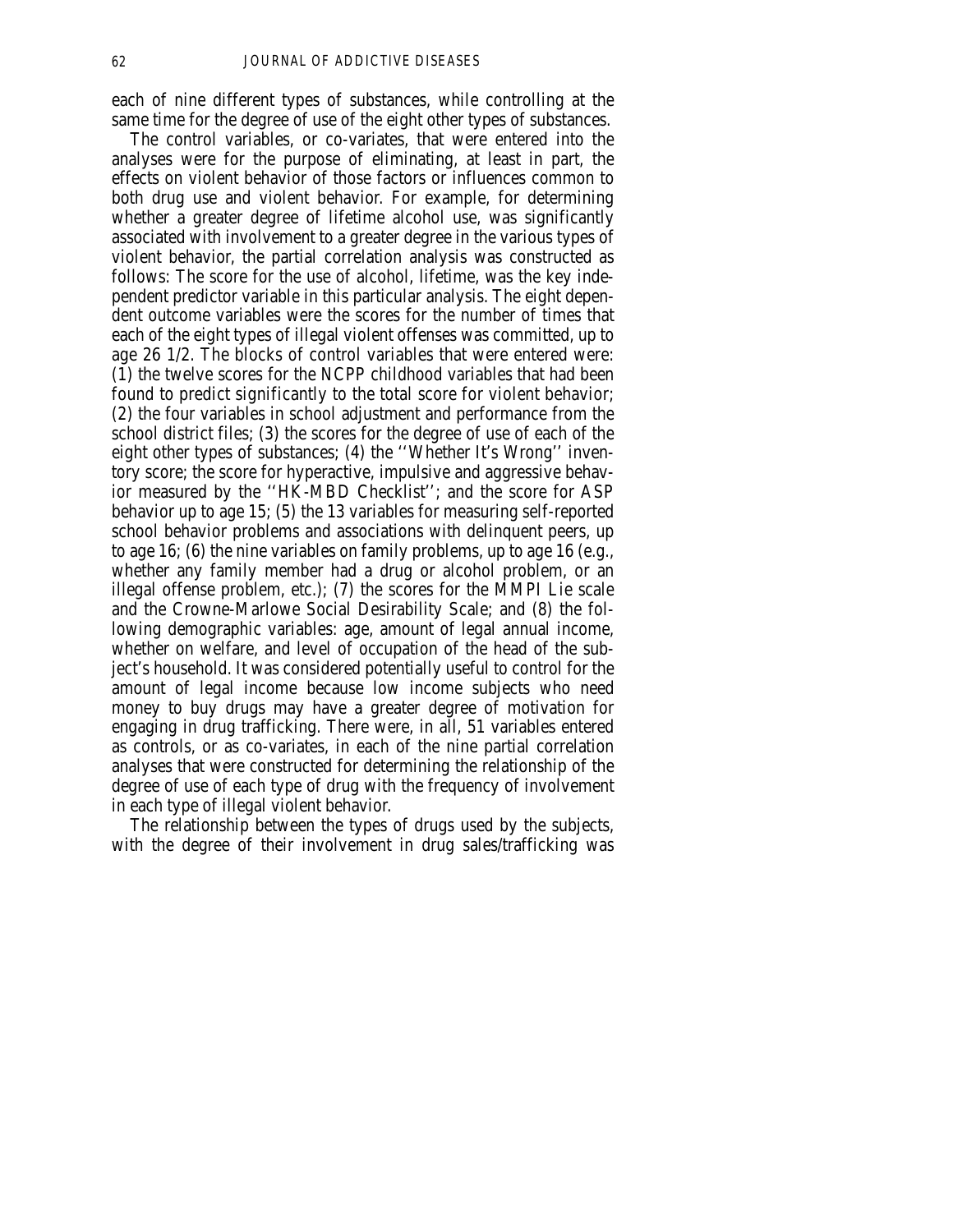determined by an additional series of partial correlation analyses constructed as follows: the measure for that degree of use of a particular type of drug was the predictor variable, and the number of days, lifetime, that the subject had engaged in drug selling was the dependent outcome variable. The same 51 variables listed above as control variables in the analyses for predicting to violent offenses, were again entered as control variables into this partial correlation analyses.

# *RESULTS*

As shown in Table 4, the most frequent types of violent acts or offenses engaged in were ''Assaults'' and ''Weapons Offenses.'' The females reported approximately one-third as many assaults as the males; but, unexpectedly, the females reported almost three-fourths as many weapon's offenses. However, some of this may have been exclusively for self-defense. Overall, these data give the impression of a great deal of violent illegal behavior, particularly in consideration of the fact that the males reported an average of 3.6 incidents of ''Attempted Homicide/Reckless Endangerment,'' and an average of 3.5 incidents of robbery, involving the use of a weapon.

As shown in Table 5, cocaine/crack use has the highest degree of association to involvement in drug trafficking (partial  $\vec{r}$  = .26,  $\vec{p}$  .01). Marijuana use has the second highest association to drug trafficking

|                           | Males ( $N = 306$ ) |      | <u>Females</u> ( $N = 306$ ) |             |
|---------------------------|---------------------|------|------------------------------|-------------|
|                           | Mean                | S.D. | Mean                         | <u>S.D.</u> |
| Assault                   | 24.1                | 32.5 | 8.4                          | 18.8        |
| Gang (Drug War) Fighting  | 6.4                 | 18.9 | .93                          | 8.3         |
| <b>Weapons Offense</b>    | 29.5                | 43.7 | 21.5                         | 40.5        |
| Robbery                   | 3.5                 | 15.9 | .39                          | 5.8         |
| Rape                      | .17                 | 2.9  |                              |             |
| Arson                     | .45                 | 4.4  | .02                          | .17         |
| <b>Attempted Homicide</b> | 3.6                 | 11.5 | .68                          | 6.44        |
| Homicide                  | .04                 | .31  | .01                          | .18         |
|                           |                     |      |                              |             |

TABLE 4. The Mean and Standard Deviations, by Gender, of the Numbers of Offenses Reported for Each Type of Violent Offense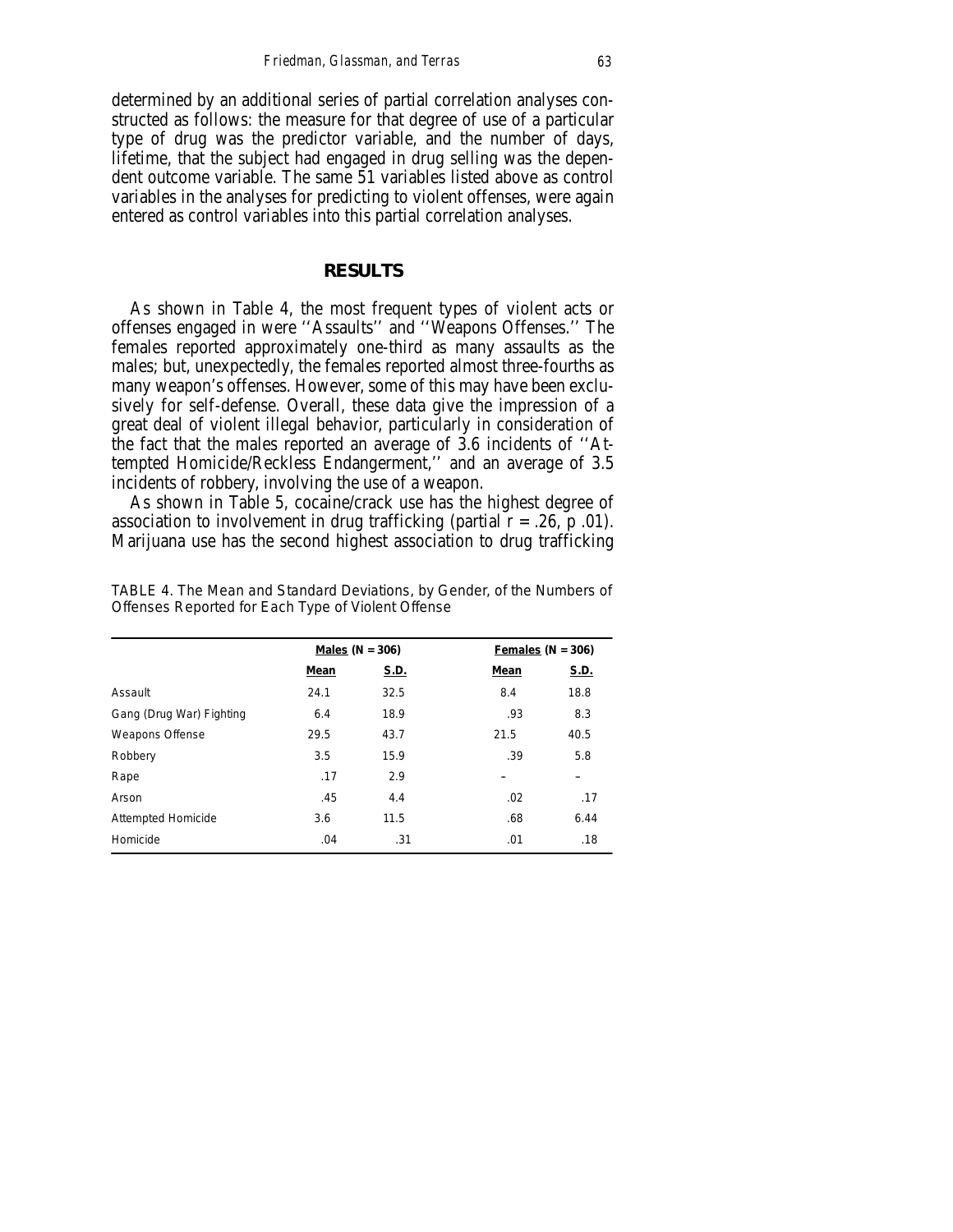| Partial Correlation Values, with<br><b>Frequency of Drug Sales/Trafficking</b> |
|--------------------------------------------------------------------------------|
| $.13*$                                                                         |
| $.17*$                                                                         |
| $-.04$                                                                         |
| .06                                                                            |
| .02                                                                            |
| $.26*$                                                                         |
| .05                                                                            |
| $-.01$                                                                         |
| $-.01$                                                                         |
| $-.03$                                                                         |
|                                                                                |

TABLE 5. The Relationship of the Degree of Use of Each of Ten Types of Drugs with the Degree of Involvement in Drug Sales/Trafficking<sup>1</sup> (N = 612)

1The social/economic variables controlled for in this analysis were: (1) Total legal income for the past year; (2) whether parents were on welfare in the past year; and (3) occupation of the head of household. \* Indicates a significant partial correlation value at the .01 level of confidence or better.

(partial  $r = .17$ ,  $p \le .01$ ); and the degree of use of none of the other types of drugs has a significant relationship to degree of involvement in drug trafficking. It was not unexpected that those subjects who were more involved in use of cocaine/crack were the subjects who were most engaged in drug/sales trafficking. Less expected was the finding that the use of marijuana had the second highest degree of association with drug/sales trafficking.

The results that were developed by the main statistical analysis, constructed to show the relationships of the types of drugs used personally by the subjects with the types of violent acts they engaged in, are shown in Table 6. This statistical analysis yielded a total of 72 partial correlation values: (Eight substances  $\times$  nine scores for violent offenses = 72 results). As can be seen in Table 6, 18 of these 72 partial correlation values were statistically significant at the .01 level of confidence, or better. This is clearly a greater number of significant values than would have been expected to occur by chance alone, since only two such significant findings would have been expected to occur by chance.

As can also be seen from Table 6, it was only for the degree of use of cocaine/crack that there was found a significant relationship to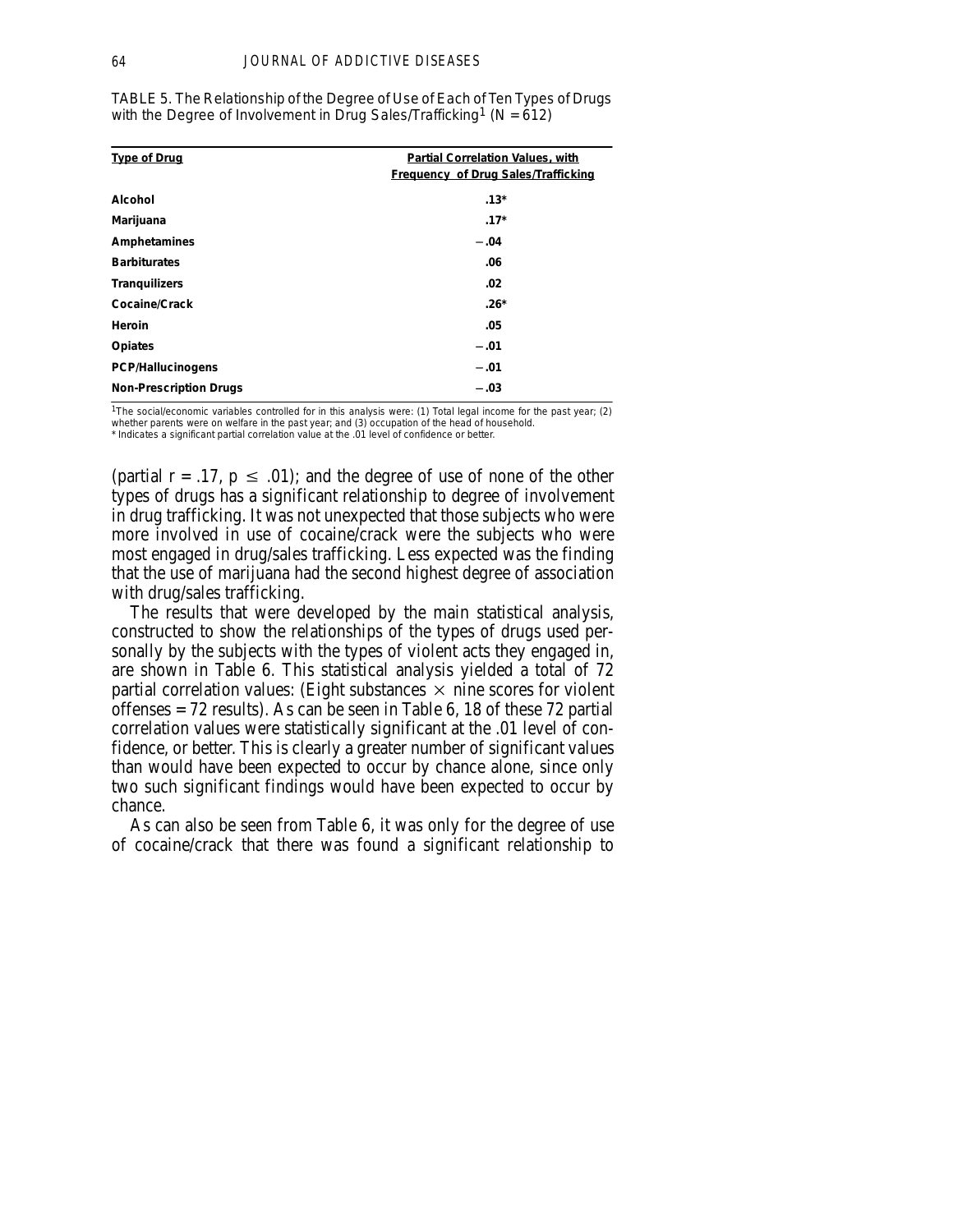TABLE 6. The Associations of the Degree of Use, Lifetime, of Each of Nine Types of Drugs, and of Alcohol, with the<br>Degree of Eight Types of Illegal Violent Behavior (N = 612) (A Partial Correlation Analysis) TABLE 6. The Associations of the Degree of Use, Lifetime, of Each of Nine Types of Drugs, and of Alcohol, with the Degree of Eight Types of Illegal Violent Behavior (N = 612) (A Partial Correlation Analysis)

|                                                                 |               |          |                                           |               |               | Types of Illegal Violent Offenses |               |                          |                        |
|-----------------------------------------------------------------|---------------|----------|-------------------------------------------|---------------|---------------|-----------------------------------|---------------|--------------------------|------------------------|
|                                                                 | Robbery       |          | Assault Gang Drug-War Weapons<br>Fighting | Offenses      | Rape          | Homicide                          |               | Attempted Arson Homicide | Total Offense<br>Score |
| Cocaine/Crack Use                                               | $\frac{1}{1}$ | $\vdots$ | $.12**$                                   | $\frac{1}{1}$ | $\vdots$      | $\frac{1}{1}$                     | $\frac{1}{1}$ | $14**$                   |                        |
| Marijuana Use                                                   | $\frac{1}{1}$ | $\vdots$ | $\frac{1}{2}$                             | $11**$        | $\vdots$      | $.10**$                           | $\frac{1}{1}$ | $\vdots$                 | ģ                      |
| Alcohol Use                                                     | $\frac{1}{1}$ | ģ        | ê0                                        | $.07*$        | $\vdots$      | $\vdots$                          | $\frac{1}{1}$ | $\vdots$                 | $.10**$                |
| Amphetamine Use                                                 | $.21**$       | $\vdots$ | $.14**$                                   | $\vdots$      | $\mathbf{I}$  | $\mathbf{I}$                      | $\vdots$      | $\vdots$                 | i                      |
| Barbiturates Use                                                | $-12**$       | $-15**$  | $-33**$                                   | $\vdots$      | $\vdots$      | $-13**$                           | $\vdots$      | $\vdots$                 | $-12**$                |
| Tranquilizers Use                                               | $\frac{1}{1}$ | $11**$   | $-0.7*$                                   | $\frac{1}{1}$ | $\frac{1}{1}$ | $\frac{1}{1}$                     | $\frac{1}{1}$ | $\mathbf{I}$             | $\frac{1}{1}$          |
| <b>Opiates Use</b>                                              | $.13**$       | $.14**$  | $.36**$                                   | $\vdots$      | $\vdots$      | $.11***$                          | $\frac{1}{1}$ | $\vdots$                 | $.11**$                |
| PCP/Hallucinogen Use                                            | $\frac{1}{1}$ | $\vdots$ | $\vdots$                                  | $\frac{1}{1}$ | $\vdots$      | $\vdots$                          | $\frac{1}{1}$ | $\vdots$                 | ģ                      |
| "Indicates significance at the OS level of confidence or better |               |          |                                           |               |               |                                   |               |                          |                        |

"Indicates significance at the .05 level of confidence, or better.<br>\*\*Indicates significance at the .01 level of confidence, or better. \*\*Indicates significance at the .01 level of confidence, or better.\*Indicates significance at the .05 level of confidence, or better.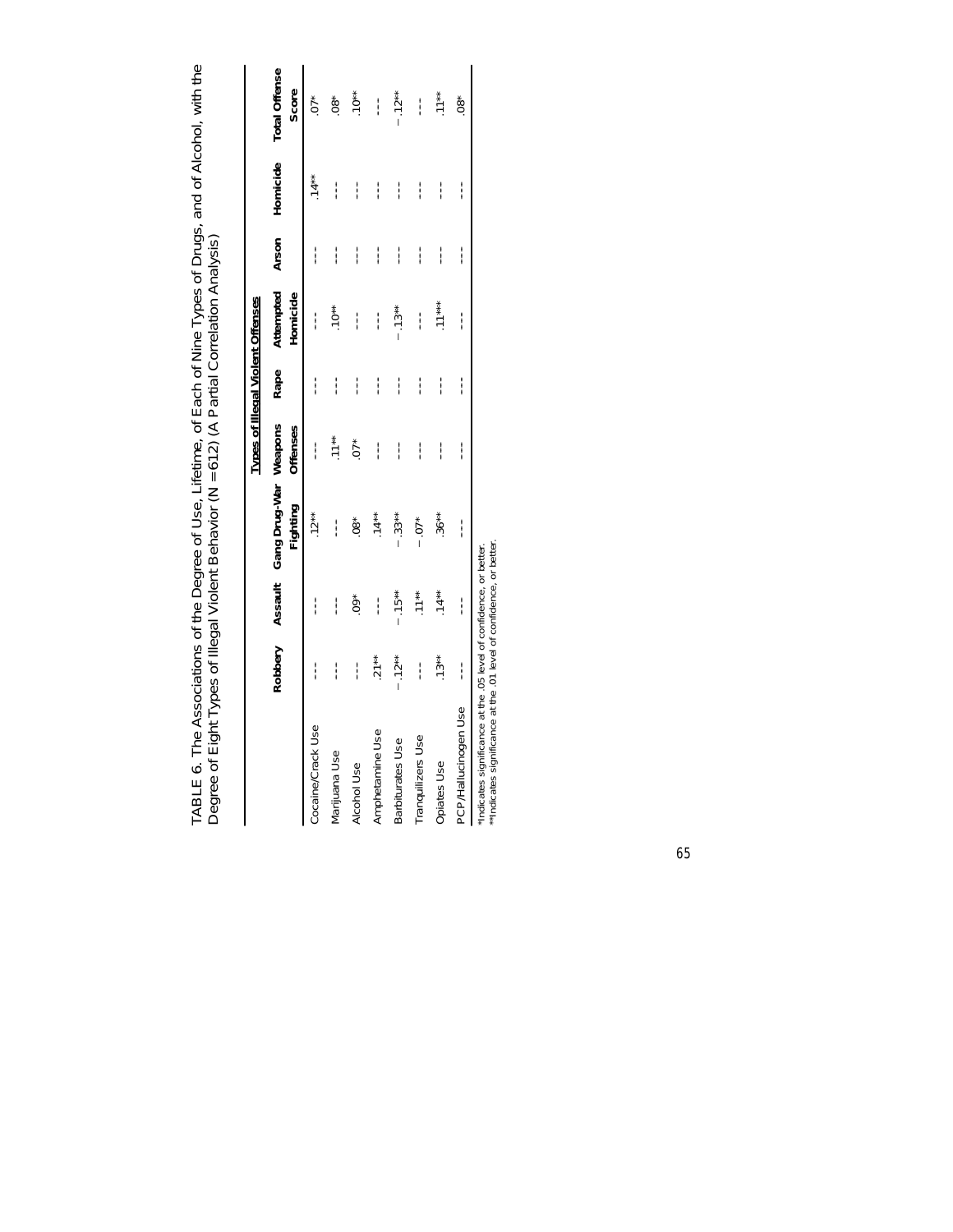committing homicide. Opiates, other than heroin, and marijuana were the only two types of substances, the use of which was found to be associated with ''Attempted Homicide/Reckless Endangerment.'' Amphetamine use had the highest correlation with the frequency of ''Robbery'' offenses.

The use of other opiates was found to have a significant association to four of the eight types of violent offenses, including having the highest degree of association to Gang (Drug War) Fighting. Thus, regular users of such opiates, from among those types of drugs analyzed, can be considered to be the most likely to engage in the more serious types of illegal violent offenses.

The lack of finding any significant relationship between the use/ abuse of drugs and the commission of the offenses of rape and arson, as shown in Table 6, may simply be due to the fact that the numbers of these two types of reported offenses were too small. (As shown in Table 4, less than one percent of the sample reported committing either of these two types of violent offenses.)

In summary, the findings show that (1) the earlier use of opiates (other than heroin) has correlations with the total score for violence more significant than the correlations for alcohol use; and (2) earlier marijuana use, as well as the earlier use of opiates and cocaine/crack, was found to have a greater relationship to subsequent commission of such serious types of offenses as ''Weapons Offenses'' and ''Attempted Homicide/Reckless Endangerment,'' than was found for alcohol use.

## *DISCUSSION*

Alcohol is the substance that has most often been reported to be a predisposing factor to the commission of violent crimes. Alcohol was, however, not found in this study to be associated with the commission of such serious offenses as Attempted Homicide/Reckless Endangerment, and Weapons Offenses, to as great a degree as was found for marijuana. The earlier reported alcohol-to-violence linkage had been based, at least in part, on the disinhibiting effect of alcohol; and the violent behavior occurred while the study subjects were still under the influence of alcohol. That is a different situation from the situation that was analyzed in this study.

Also, relevant to the finding of a more serious marijuana-violence linkage compared to the alcohol-violence linkage is the fact that mari-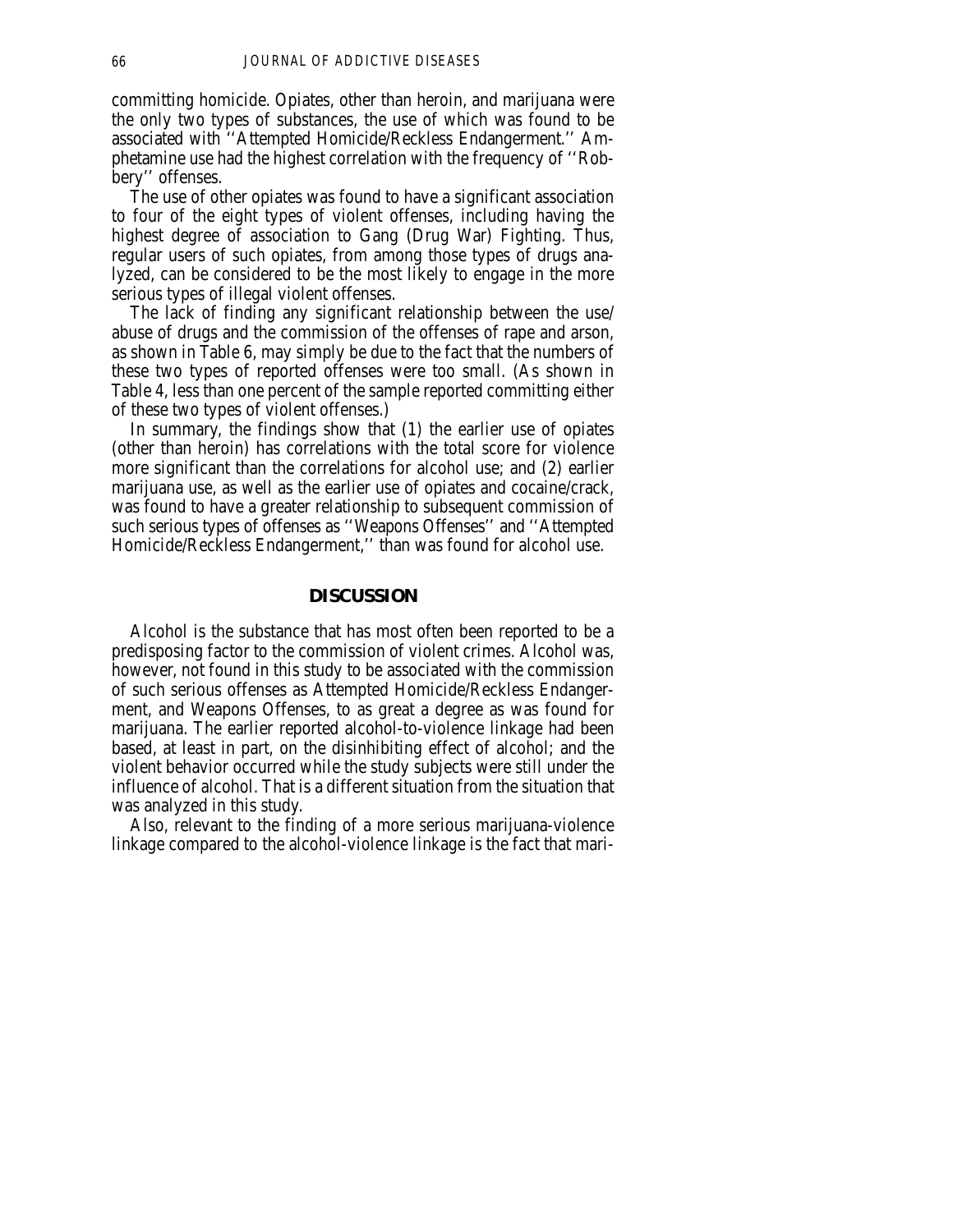juana use was found to be more associated with the frequency of drug sales/trafficking than was found for alcohol use. Marijuana use was also found to have the second highest degree of association to the frequency of drug sales/trafficking, second only to the use of cocaine/ crack.

The most unexpected of the findings were the significant relationships that were found between the degree of use of marijuana use and the tendency to commit the violent offenses of Attempted Homicide/ Reckless Endangerment and Weapons Use. The findings that the use of marijuana is associated with drug trafficking and with the commission of serious types of violent offenses is of particular interest, because marijuana use is often thought to be a less serious problem than the use of other illicit drugs.

A finding of the Kaplan and Damphouse study,  $^{14}$  referred to earlier in the introductory section of this paper, may be relevant to the understanding of this marijuana-violence linkage. They reported that the relationship between marijuana use in the 7th grade to later violent behaviors at age 26, was moderated by personality, as follows: The drug use-violence linkages were found to be larger in magnitude among individuals who in seventh grade had low antisocial personality scores, compared to those who had high antisocial tendencies. These investigators $14$  suggested that disinhibition may account for such differences and that ''these well-socialized individuals, who are highly committed to the normative social order, are highly inhibited from displaying aggressiveness. The use of drugs is disinhibiting for these individuals, resulting in their being more likely to be violent later in life.''

A disclaimer, or a note of caution, is indicated against over-generalizing the findings of a linkage between marijuana use with drug selling in the inner-city and with involvement in serious types of criminal and violent behavior. These significant marijuana-violence linkages that have been found for this study sample may not apply to a representative sample of the general population. The findings presented here may be specific for the sample of this study: an inner-city, relatively low SES, African/American sample. As postulated in the introductory section of this paper, marijuana use during adolescence is fairly widespread in this study sample, especially within specific peer groups. The regular users of marijuana maintain contact with the sellers of drugs, and thus become more familiar with the criminal life style,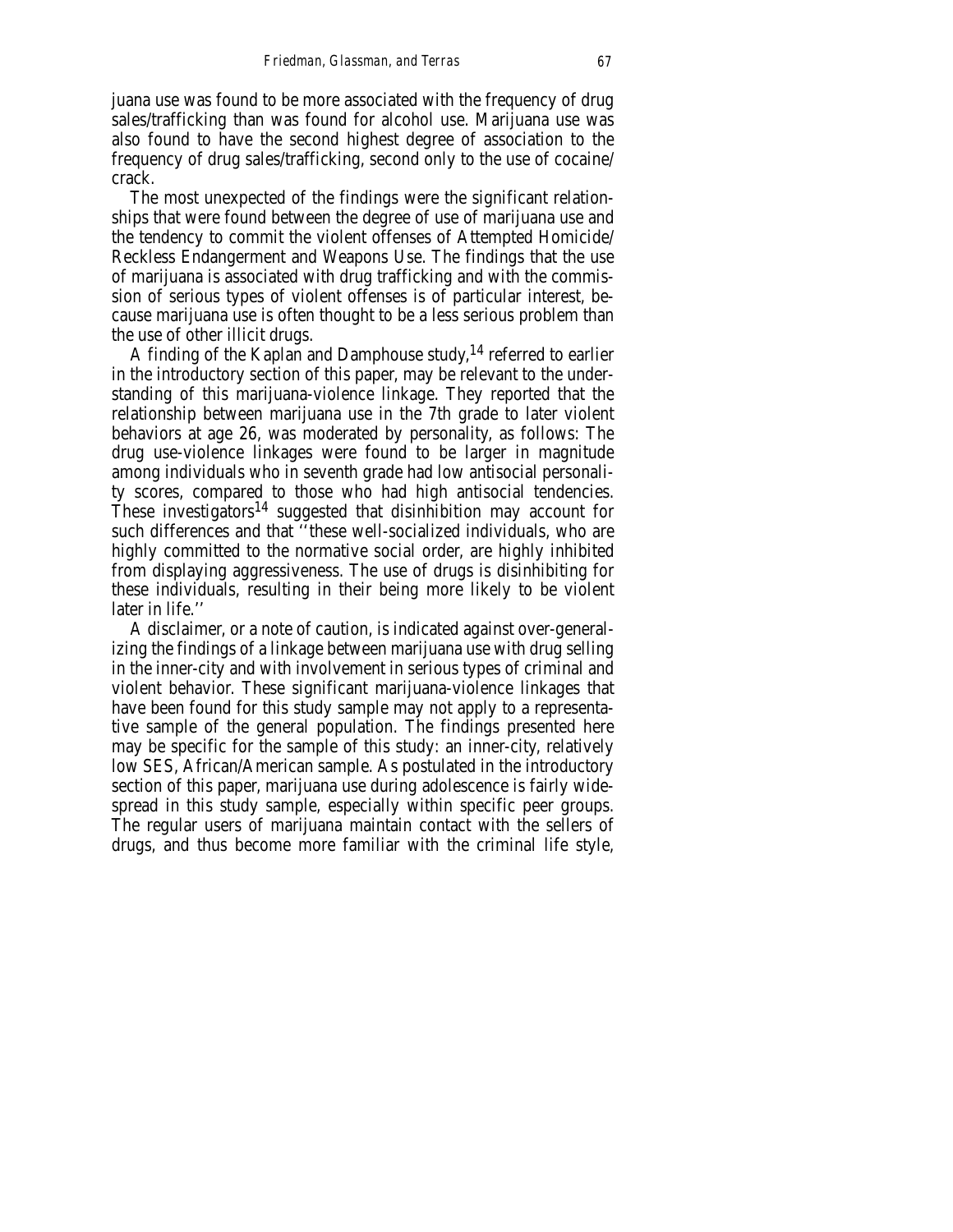which may lead to a tendency to engage in drug selling themselves, and thus to a greater likelihood of committing violent illegal offenses. The drug sellers from whom they originally obtained the cocaine and other drugs during their adolescence, most likely were adolescent peers who grew up in similar circumstances to their own. The majority in the sample need the money. Some are helping their families financially with some of the money they earn from selling drugs. Thus, a peer bonding and friendship develops between the buyer/user and his drug provider. The buyer/user becomes a new seller, and eventually finds himself in circumstances in which engaging in violent illegal behavior is routine and is considered to be acceptable.

These findings on the degree of relationship of substance use to violent behavior may be somewhat inflated since we do not have available for control purposes, data on all the possible factors, in addition to substance use, that may be involved in violent behavior, (i.e., all of the relevant characteristics, behavior and life circumstances of the subjects, that predispose to violent behavior). The fact that there were available as many as 51 such relevant characteristics for use as control variables in the analyses, may be considered to be a relative strength of the study. On the other hand, it is a weakness, or a limitation of this study, that data on some of the factors or influences that are known to predispose to violent behavior were not available for the analyses. An outstanding example of such an influence is the amount of time spent during childhood and adolescence in watching TV programs and films that present violent behavior in an interesting and exciting manner. Such entertainment programs sometimes present, as heroic figures, characters who use drugs and engage in violence. In any case, the lack of more complete control data should not be a significantly greater problem for determining the effect of the use of marijuana on violent behavior, than this lack would be for the effect of the use of any other type of drug. Thus, it would not explain why the degree of marijuana use was found to have a greater degree of relationship to certain types of violent behavior, when compared to the degree of cocaine/crack use.

The findings regarding use of barbiturates are also of particular interest, in that a greater degree of barbiturate use was found to have a significant negative association with four of the eight types of violent offenses. It thus is and life circumstances of the subjects, that predispose to violent behavior). The fact that there were available as many as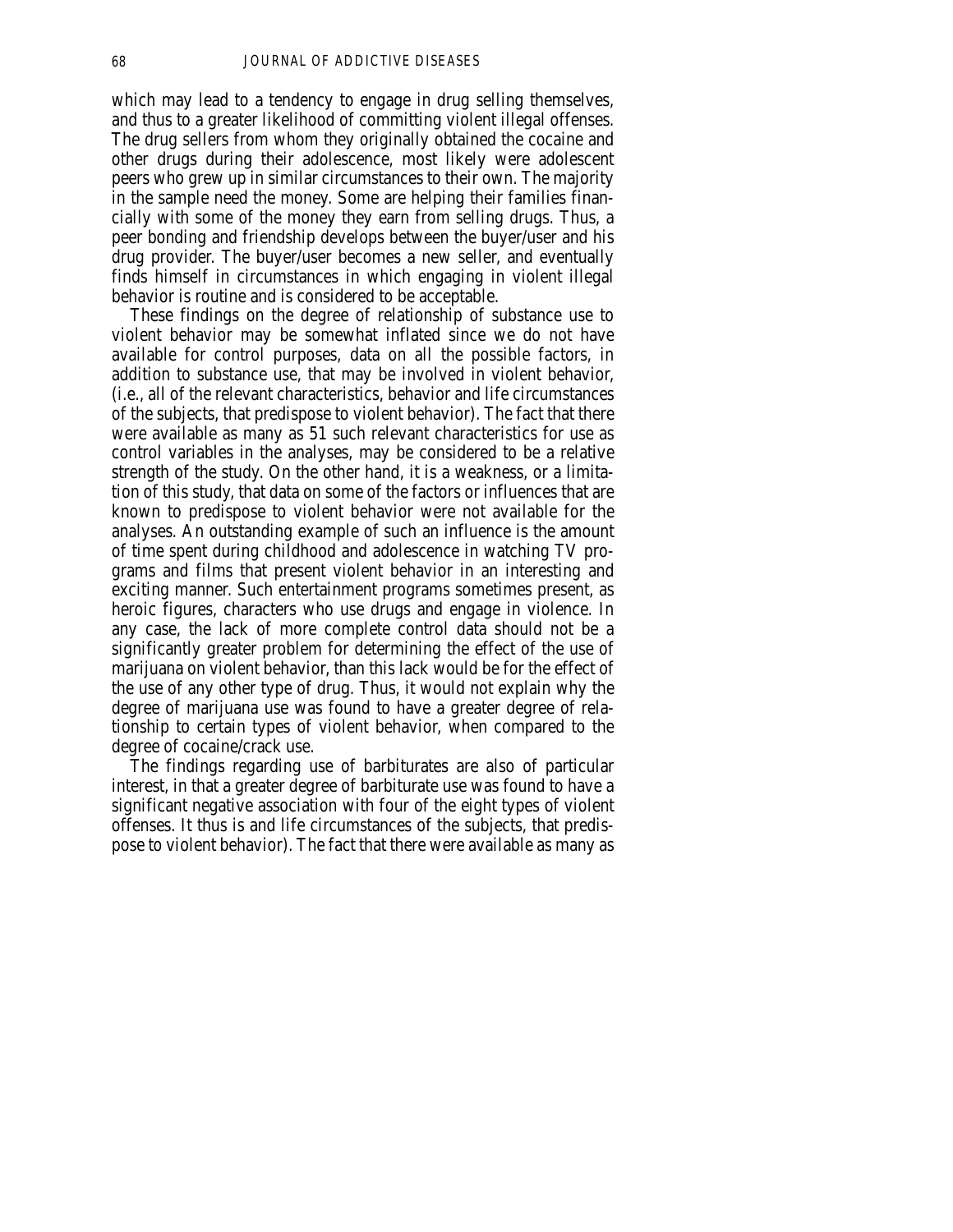51 such relevant characteristics for use as control variables in the analyses, may be considered to be a relative strength of the study. On the other hand, it is a weakness, or a limitation of this study, that data on some of the factors or influences that are known to predispose to violent behavior were not available for the analyses. An outstanding example of such an influence is the amount of time spent during childhood and adolescence in watching TV programs and films that present violent behavior in an interesting and exciting manner. Such entertainment programs sometimes present, as heroic figures, characters who use drugs and engage in violence. In any case, the lack of more complete control data should not be a significantly greater problem for determining the effect of the use of marijuana on violent behavior, than this lack would be for the effect of the use of any other type of drug. Thus, it would not explain why the degree of marijuana use was found to have a greater degree of relationship to certain types of violent behavior, when compared to the degree of cocaine/crack use.

The findings regarding use of barbiturates are also of particular interest, in that a greater degree of barbiturate use was found to have a significant negative association with four of the eight types of violent offenses. It thus is reasonable to conclude that the more one uses barbiturates, the less likely one is to commit violent offenses.

These findings also do not necessarily have any direct implications for the national debate regarding the medical use of marijuana.

## *CONCLUSIONS*

When considering the total score representing all the types of offenses committed by the individuals in this study sample, it was found, for the type of population sampled by this study, that (1) compared to the use of alcohol, the use of heroin and of other opiates was found to be associated to a greater degree with involvement in some of the more serious violent crimes, such as Robbery, and Attempted Homicide/Reckless Endangerment; and (2) the degree of the association of the use of marijuana with the degree of seriousness of the violent behavior is approximately as great as is the association of the degree of use of alcohol, or of amphetamines with the degree of seriousness of the violent behavior. It was quite unexpected to find that heavy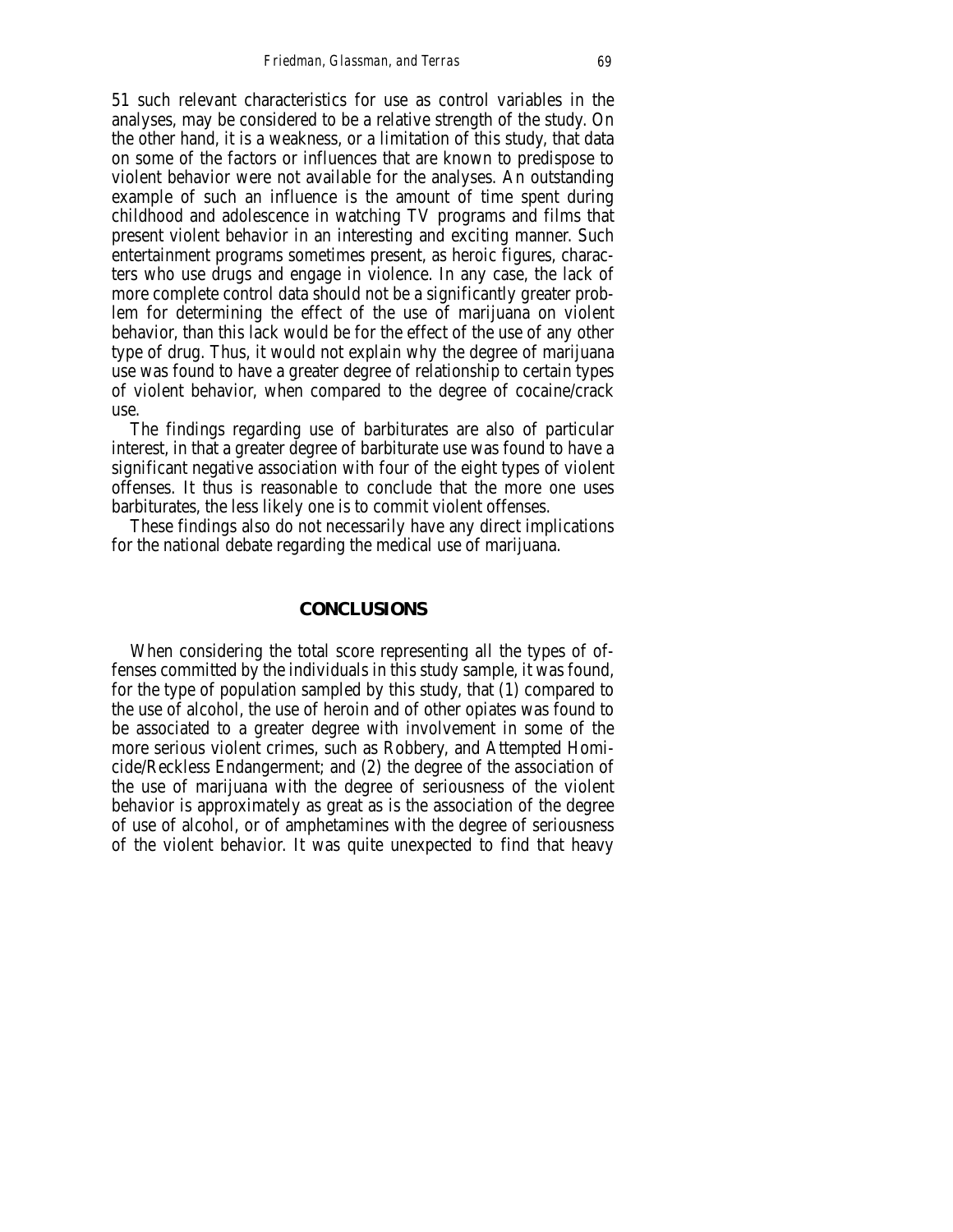marijuana users in this sample were almost as involved in drug trafficking and in violent illegal behavior as were users of cocaine/crack.

A limitation of this study is that the cause-effect relationship of the marijuana-violence linkage is not totally clear. It is possible to interpret the findings to mean that earlier tendencies to act violently influenced the subjects to use marijuana, as a form of self-medication to obtain relief from the inner tension caused by violent tendencies. Our conclusion, however, is that the earlier tendencies toward violent behavior, up to the age of 16, were controlled for fairly adequately in our analyses.

Thus, the main conclusion of this study is that those inner-city, low SES African-American young adults, who tend to use relatively more marijuana also tend to become more involved later on in selling drugs and in violent illegal behavior. This marijuana-violence linkage is conceptualized by us as a socioeconomic and environmental influence, rather than as a biochemical effect. These findings on the relationship of the use of marijuana to violent behavior, might not apply to a middle-class African-American population.

#### REFERENCES

1. Rouse, BA. SAMHSA Statistics Source Book, 1998. Office of Applied Studies. SAMHSA, Rockville, MD.

2. De La Rosa M, Lambert EY, Gropper B. Exploring the substance abuse-violence connection. NIDA Research Monogr 103: Drugs and violence: 1990; 1-7.

3. Goldstein P. The drugs-violence nexus: A tri-partite conceptual framework. J Drug Issues. 1985; 15: 493-506.

4. Blackburn R. Patterns of personality deviation among violent offenders. British J Criminology. 1986; 26: 254-269.

5. Dembo R, Washburn M, Wish E, et al. Further examination of the association between heavy marijuana use and crime among youths entering a juvenile detention center. J Psychoactive Drugs. 19: 361-373.

6. Gandossy RP, Williams JE, Cohen J et al. Drugs and crime: A survey and analysis of the literature. 1980; Washington, DC: National Institute of Justice.

7. Langevin R, Ben-Aron M, Wortzman G, et al. Brain damage, diagnosis, an substance abuse among violent offenders. Behavioral Science Law. 1987; 5: 77-94.

8. Abram KM, Teplin LA. Drug disorder, mental illness, and violence. Edited by De La Rosa EY et al. Drugs and violence: Causes, correlates, and consequences. NIDA Research Monogr#103. 1990; 222-238.

9. Pernanen K. Theoretical aspects of the relationships between alcohol and crime. Edited by Collins JJ. Drinking and crime: Perspectives on the relationship between alcohol consumption and crime behavior. New York: Guilford Press, 1981: 1-69.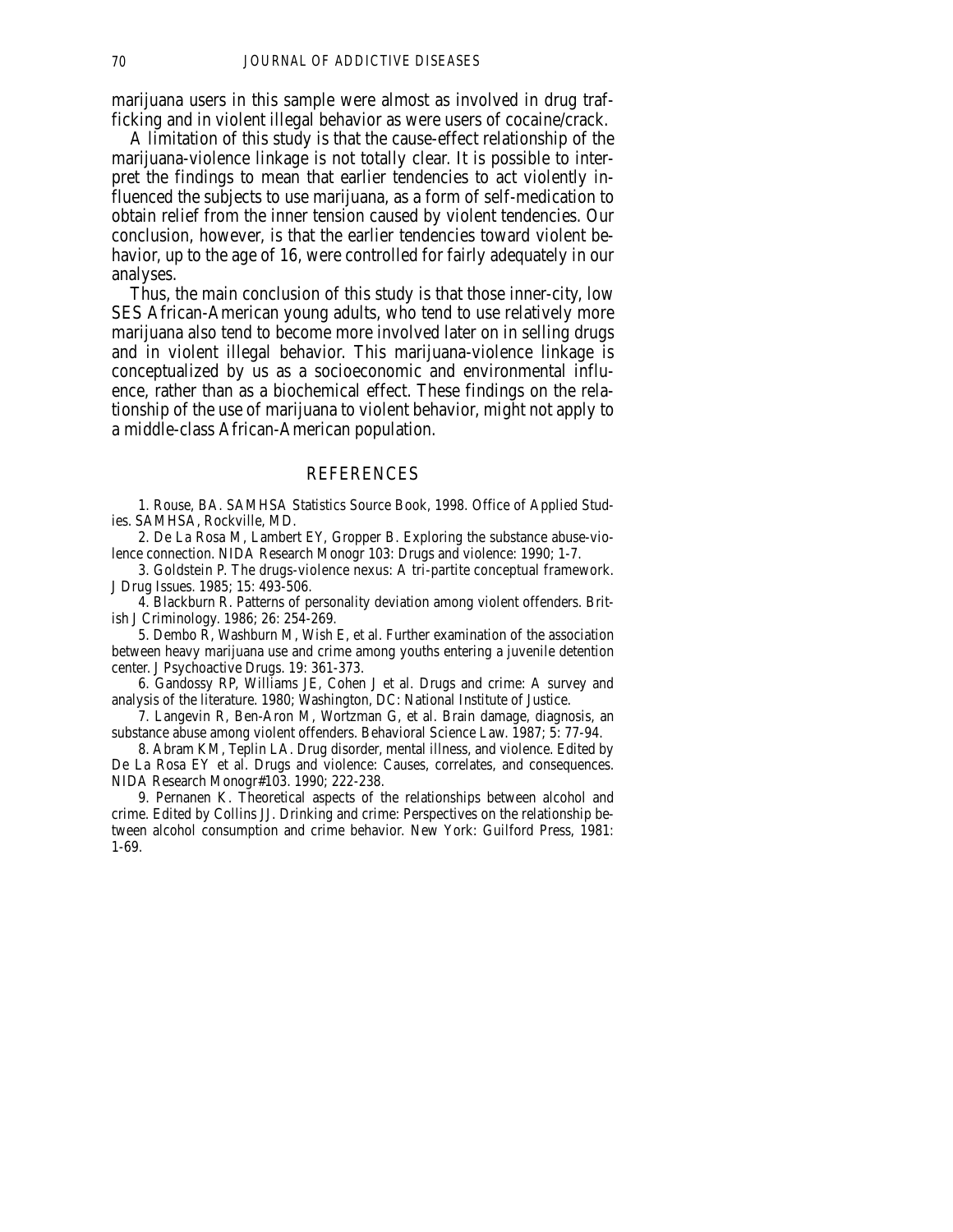10. Friedman AF. Substance use/abuse as a predictor to illegal and violent behavior: A review of the relevant literature. Aggression and Violent Behavior. 1998; 3: 339-355.

11. McCord J. Relationship between alcohol and crime over the life course. Edited by Kaplan HB. Drugs, crime, and other deviant adaptation: Longitudinal studies. New York: Plenum Press, 1995; 129-141.

12. Dembo R, Williams L, Wothke W, et al. The relationship between cocaine use, drug sales, and other delinquency among a cohort of high-risk youths over time. NIDA Research Monogr#103, 1990; 112-135.

13. Inciardi JA. The crack-violence connection within a population of hard-core adolescent offenders. NIDA Research Monger #103, 1990; 91-111.

14. Kaplan HB, Damphouse KR. Self-attitudes and antisocial personality and moderators of the drug use-violence relationship. Edited by Kaplan HB. Drugs, crime, and other deviant adaptations: Longitudinal studies, 1995; New York: Plenum, 187-210.

15. Hendrin H. Psychosocial theories of drug abuse: A psychodynamic approach. Theories on drug abuse, NIDA Research Monogr # 30, 1980; 195-200.

16. Khantzian EJ. The self medication hypothesis of addictive disorders: Focus on heroin and dependence. *Am J Psychiatry*. 1985; 142: 1259-1264.

17. O'Carroll PW, Mercy JA. Patterns and recent trends in black homicide. Edited by Hawkins DF. Homicide among black Americans, Lanham, MD: University Press of America, 1986; 29-42.

18. US Department of Justice. Crime in the United States, 1981 Evaluation Division, National Institute of Justice. Washington, DC: U.S. Gov't Printing Office, 1992.

19. Hammond WR, Yung BR. Psychology's role in the public health response to assaultive violence among young African-American men. Am Psychology. 1993; 48: 142-154.

20. Rosenberg ML, Fenley MA. Violence in America: A public health approach. New York: Oxford University Press, 1991.

21. Staub E. Cultural-societal root of violence: The examples of genocidal violence and of contemporary youth violence in the United States. Am Psychology. 1986; 51:117-132.

22. Anderson E. Philadelphia Inquirer, December 10, 1995, D6-D7.

23. Friedman AS, Kramer S, Kreisher C, Granick S. The relationships of substance abuse to illegal and violent behavior, in a community sample of young adult African American men and women (Gender Differences). J Subst Abuse. 1996; 8:379-402.

24. Jessor R, Jessor SL. Problem behavior and psychosocial development: A longitudinal study of youth. NY: Academic Press, 1977.

25. Tarter R, McBride H, Buonpane N, et al. Differentiation of alcoholics: Childhood history of minimal brain dysfunction, family history, and drinking pattern. Arch Gen Psychiatry. 1977; 34:761-768.

26. Alterman AI, McLellan AT. A factor-analytic study of Tarter's ''Hyperactivity-MBD'' questionnaire. Addict Behav. 1986; 11: 287-294.

27. Robins LN, Helzer JE, Croughan J, et al. National Institute of Mental Health Diagnostic Interview Schedule. Arch Gen Psychiatry. 1981; 38: 381-389.